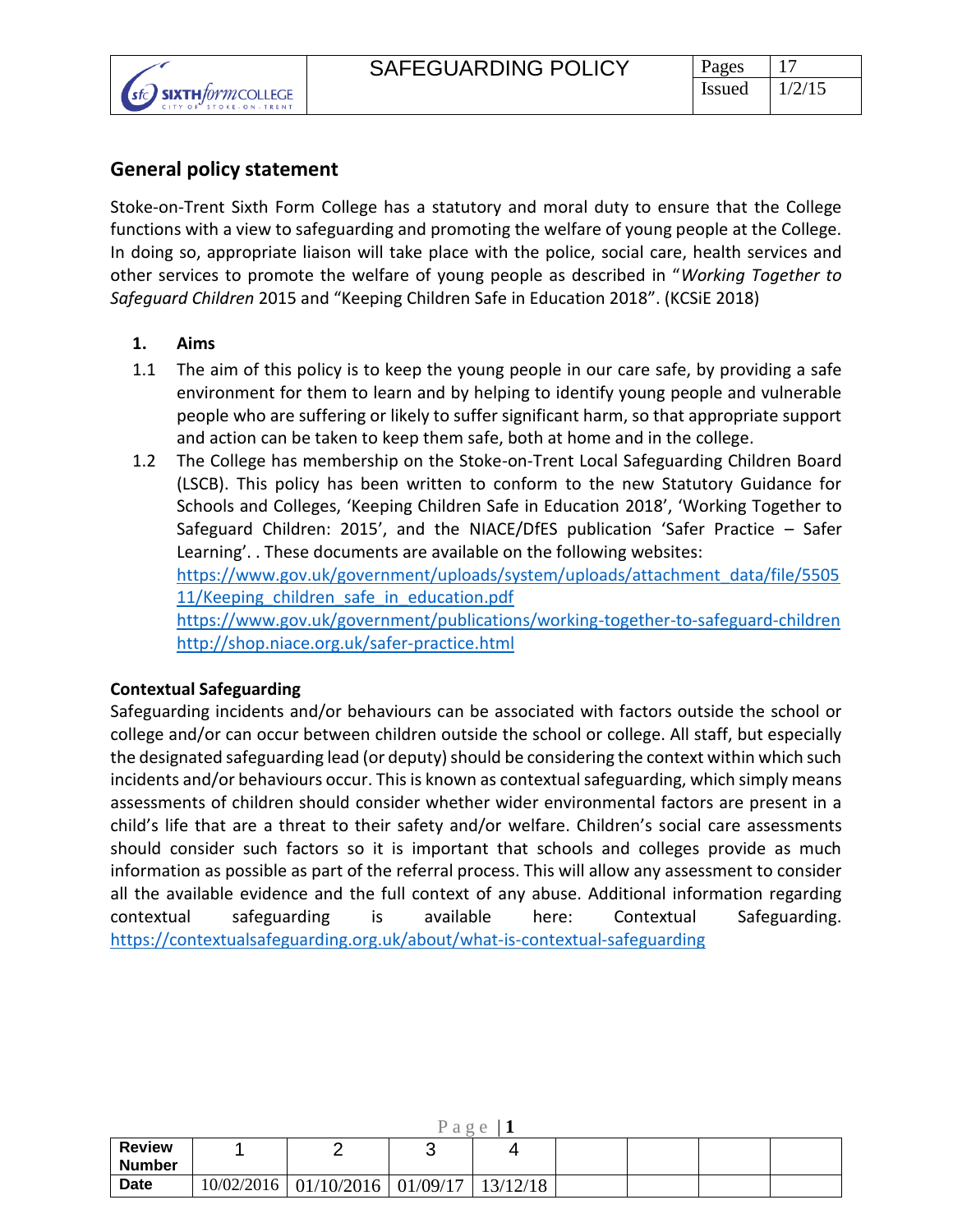

## **2. Objectives**

- 2.1 Defining key terms such as 'safeguarding', 'children', 'vulnerable adults/groups' and 'abuse' to guide colleagues' understanding of their legal responsibilities.
- 2.2 Identification of key roles and responsibilities regarding safeguarding.
- 2.3 Clarification of confidentiality and its limitations in this area.
- 2.4 Guidance on the appropriate actions and procedures following a safeguarding disclosure.
- 2.5 Guidance on the recording of information following safeguarding disclosures.
- 2.6 Guidance on the appropriate actions and procedures in relation to allegations against members of staff.
- 2.7 Guidance on disclosure of abuse at an earlier age.
- 2.8 Child Sexual Exploitation
- 2.9 Guidance on Forced Marriages.
- 2.10 Guidance on the Prevention of Violent Extremism The 'Prevent' Agenda.
- 2.11 Information on staff training and support.
- **3. Defining key terms such as 'safeguarding', 'children', and 'abuse' to guide colleagues' understanding of their legal responsibilities**
- 3.1 Safeguarding and promoting the welfare of young people is defined as the process of protecting children from maltreatment, preventing impairment of their health or development and ensuring they are growing up in circumstances consistent with the provision of safe and effective care that enables them to have the best outcomes. (Keeping Children Safe in Education).
- 3.2 The definition of 'child' in the Children Acts of 1989 and 2004 is '**any person who has not reached their 18th birthday**'.
- 3.3 The definition of abuse has been updated in (KCSiE 2018) to reflect updated departmental guidance. *"All school and college staff should be aware that abuse, neglect and safeguarding issues are rarely standalone events that can be covered by one definition or label. In most cases multiple issues will overlap with one another".*
- 3.4 Safeguarding and promoting the welfare of children is everyone's responsibility. Everyone who comes into contact with children and their families has a role to play. In order to fulfil this responsibility effectively, all practitioners should make sure their approach is child-centered. This means that they should consider, at all times, what is in the best interests of the child.
- 3.5 Abuse is any form of maltreatment of a child or vulnerable adult. It may involve inflicting harm or failing to act to prevent harm. The main categories of abuse are: Physical Abuse, Emotional Abuse, Sexual Abuse, and Neglect.
- 3.6 Keeping Children Safe in Education (2016) paragraph 43 lists a number of other specific safeguarding issues to raise the awareness of professionals working in education. These are listed in Appendix 1.

| <b>Review</b><br><b>Number</b> |                           |          |          |  |  |
|--------------------------------|---------------------------|----------|----------|--|--|
| <b>Date</b>                    | $10/02/2016$   01/10/2016 | 01/09/17 | 13/12/18 |  |  |

|--|--|--|--|--|--|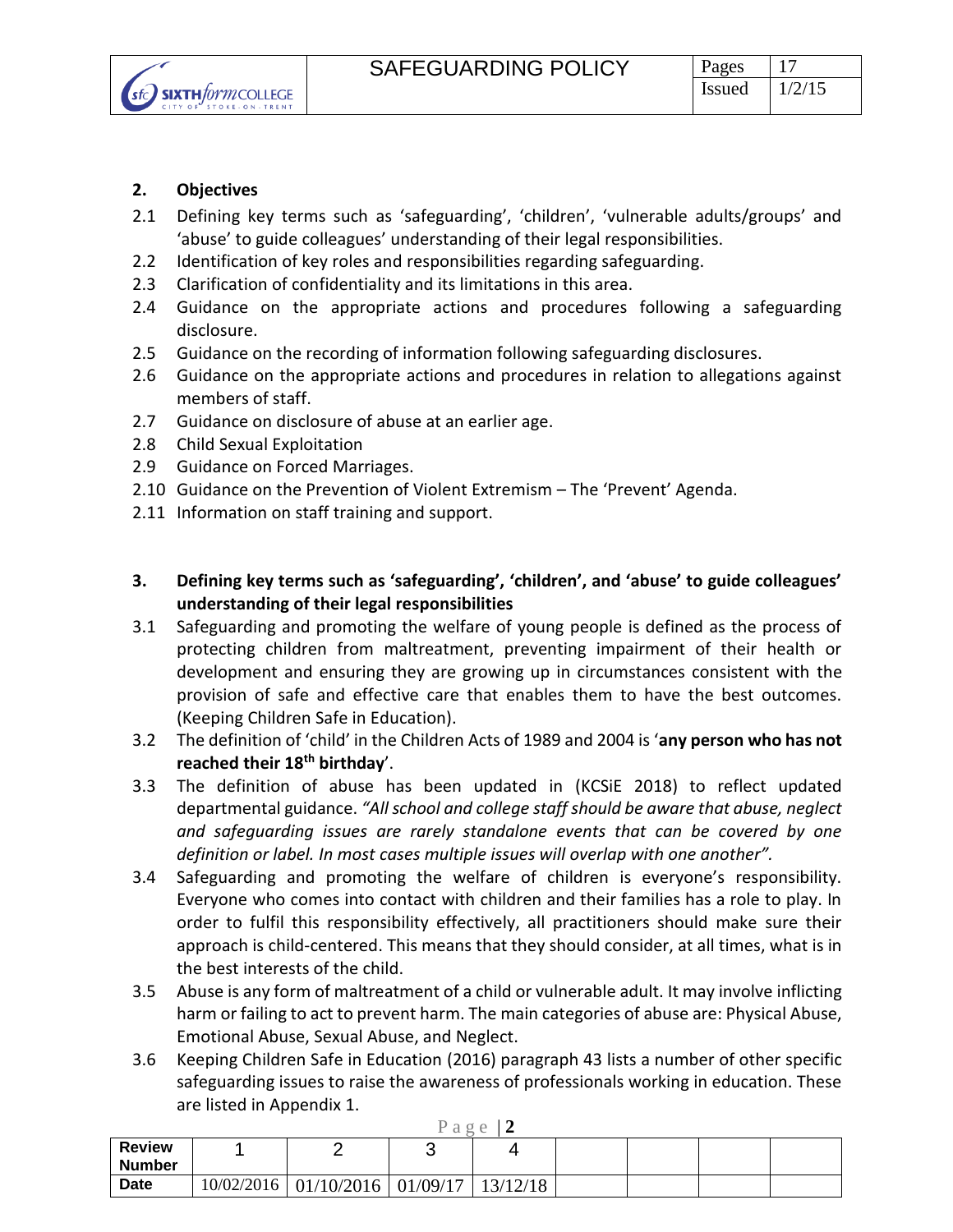

# **4. Key roles and responsibilities regarding safeguarding**

4.1 The designated senior member of staff with lead responsibility for Safeguarding issues is Claire Gaygan, Assistant Principal (Student Services**)**. This person is a senior member of the Senior Management Team. She has a key duty to take lead responsibility for raising awareness within the staff of issues relating to the welfare of young people, and the promotion of a safe environment for young people learning within the College. She has received training in child protection issues and inter-agency working, as required by the Local Safeguarding Children Board (LSCB), and will receive regular refresher training. She should keep up to date with developments in child protection issues.

She is responsible for ensuring that appropriate action is taken (which may include action under the College Discipline and Dismissal Policy) in cases of allegations of abuse against staff and for overseeing any serious case reviews involving City of Stoke-on-Trent Sixth Form students.

- 4.2 The Designated Safeguarding Governor is Dr. Charles Freeman who liaises with the Principal and Designated Safeguarding Officer over matters regarding safeguarding. They have responsibility for ensuring that the college has procedures and policies which are consistent with national legislation, statutory and local guidance and that the governing body is informed annually how the college and its staff have complied with the policy, including a report on training undertaken by staff.
- 4.3 Joanna Finn is the Deputy Safeguarding Officers (DSO). She is responsible for ensuring that appropriate action is taken in cases of suspected abuse.
- 4.4 The DSO is responsible for coordinating policy and action on safeguarding, keeping effective and secure records of referrals and for ensuring all appropriate agencies are informed.
- 4.5 In the case of a safeguarding issue being highlighted staff can contact the DSO on the out of hours safeguarding phone – 07400 887220 to avoid delay in seeking support. Further guidance can be found in Appendix 2.
- 4.6 All members of College staff have the legal duty and responsibility to deal with any safeguarding situations according to this policy. They are advised to maintain an attitude of 'it could happen here' where safeguarding is concerned. They also have a general responsibility to contribute to the provision of a safe learning environment in College and on College organised events.
- 4.7 Safeguarding quick guides for staff, governors and students can be found in Appendix 3.

|               |            |            | - - -    | $\overline{\phantom{a}}$ |  |  |
|---------------|------------|------------|----------|--------------------------|--|--|
| <b>Review</b> |            |            |          |                          |  |  |
| <b>Number</b> |            |            |          |                          |  |  |
| Date          | 10/02/2016 | 01/10/2016 | 01/09/17 | 13/12/18                 |  |  |

 $P$  a g e | **3**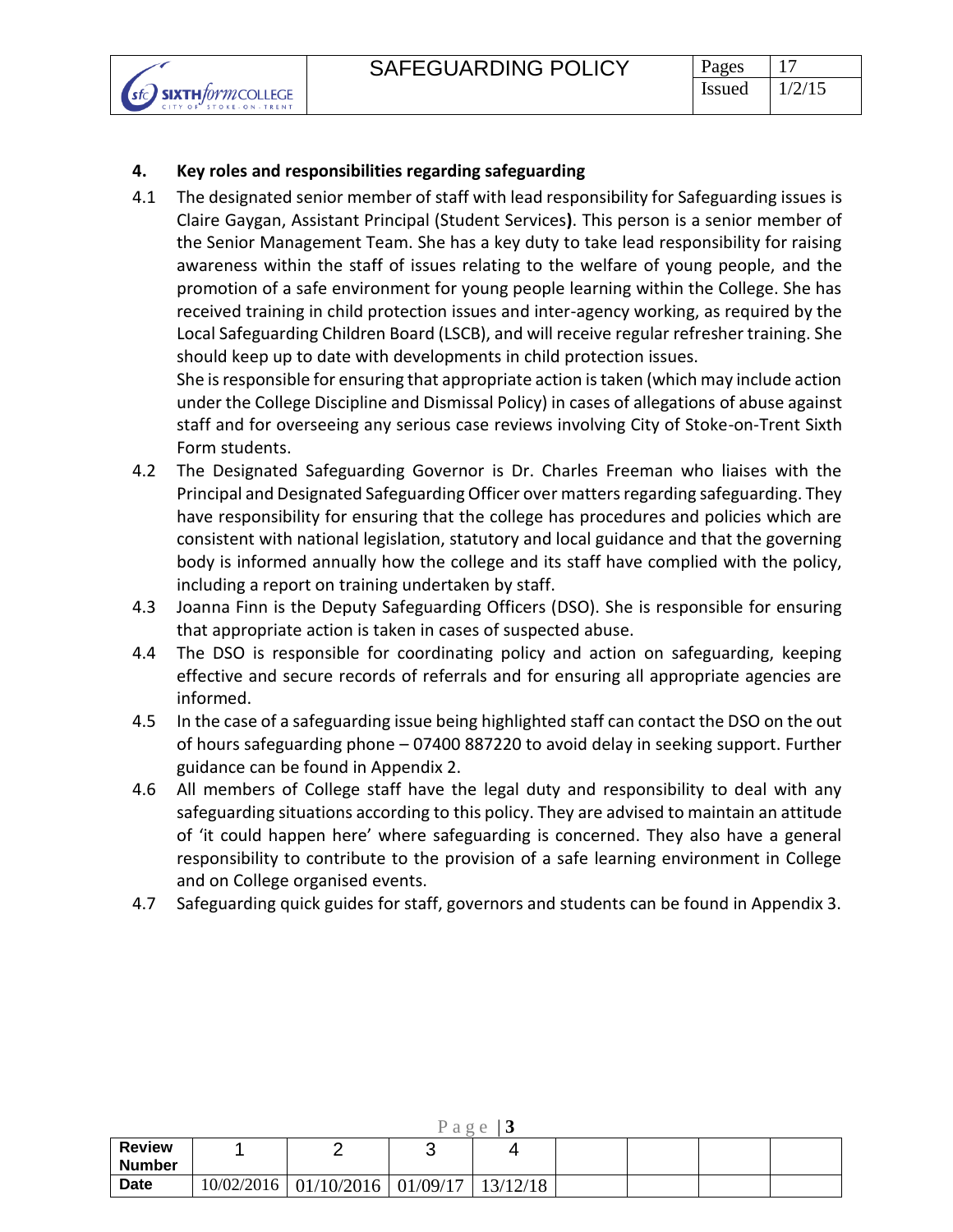## **5. Confidentiality**

- 5.1 Confidentiality and trust should be maintained as far as possible, but staff must act on the basis that the safety of the young person is the overriding concern. Suspicion of abuse, or concern that a young person is at risk of significant harm although not yet a victim, is sufficient cause to contact the DSO, and the young person should be made aware of this at the earliest possible stage of any disclosure. They may however wish to involve as few people as possible, and every effort should be made to respect their wishes for confidentiality provided this does not prevent any action which is necessary for their protection, or the protection of other children or vulnerable people in the household.
- 5.2 An abused young person may be under severe emotional stress and may feel anxious about taking a member of staff into their confidence. Care and sensitivity is needed to ensure firstly that the young person feels as supported and reassured as possible, and secondly that s/he understands the need for action which will require the involvement of other staff/agencies.

# **6. Actions and procedures following a safeguarding disclosure - See Appendix 4 for further guidance**

- 6.1 Any member of staff who suspects or knows of a student or colleague who has been harmed or is at risk of being harmed, must immediately inform the DSO or their line manager if none are available. They should not discuss the situation with anyone else.
- 6.2 Disclosures to staff may also be made by students who are not necessarily subject to abuse themselves but are aware or suspicious that a child / vulnerable adult is at risk in their household or friendship group. In these cases too, members of staff should pass the information immediately to the DSO.
- 6.3 The DSO may feel that there is cause for concern but may wish to discuss the case before deciding whether or not it should be formally reported under this Safeguarding Policy. The DSO may seek advice from the Principal and/or Duty Social Worker. The DSO may involve parents/carers at this point if deemed appropriate and safe to do so.
- 6.4 If the young person / vulnerable adult lives outside Stoke-on-Trent, consultation should normally be with Children's Services/Social Care in the local authority of residence.
- 6.5 Once the DSO is satisfied that there are clear grounds for suspicion or evidence that a young person has been abused, she will pass the information immediately by telephone to the local authority Referral Team. They could also approach the Emergency Duty Team out of hours. Telephone numbers for each of these contacts are in Appendix 5. The Duty Social worker will record key information, and the relevant paperwork will be completed by the DSO.
- 6.6 The DSO should generally contact the parents/carers of a young person concerned to inform them that a referral is being made to Children's Services/Social Care unless doing so would put the young person at risk. A level of judgement should be used and advice can be sought from the Duty Social Worker particularly for those who are between 16

|               |            |            | - - -    | $-$      |  |  |
|---------------|------------|------------|----------|----------|--|--|
| <b>Review</b> |            |            |          |          |  |  |
| Number        |            |            |          |          |  |  |
| <b>Date</b>   | 10/02/2016 | 01/10/2016 | 01/09/17 | 13/12/18 |  |  |

 $P$  a g e  $\mathbf{14}$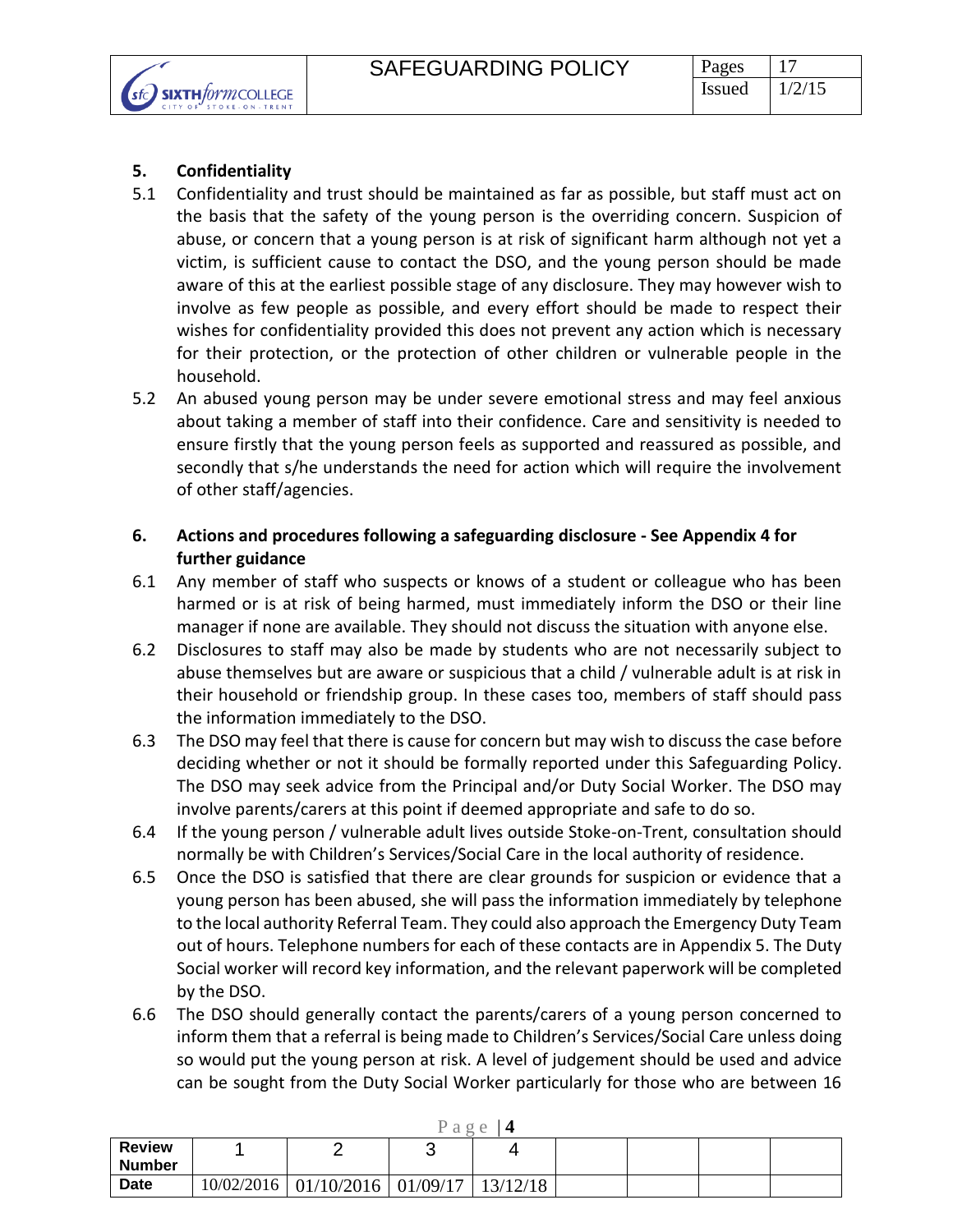

and 18 years of age. If a young person discloses physical or sexual abuse, where the alleged abuser is either a family member or someone resident within the household, the DSO must consult the Duty Social Worker before informing parents/carers, unless the young person is subject to a child protection plan, in which case the allocated Social Worker should be contacted. The relevant Social Worker will advise the DSO when, and by whom, parents/carers will be informed.

- 6.7 Emergency Referral: In the unusual event of an urgent, possibly life-threatening situation, in which members of staff are unable to contact the people specified in the referral procedures, emergency referral should be made to the Police Child Protection Unit by dialing 999. The out of hours safeguarding guidance can also be used.
- 6.8 The DSO should offer to accompany a student in any Police or Children's Services/Social Care interviews where appropriate.
- 6.9 In the case of referrals for alleged perpetrators of sexual abuse where a student is being investigated by the Police for allegedly committing sexual offences and the Police have said they will make a referral to Social Care the DSO will still phone the referral team without delay to raise awareness of the concerns relating to the alleged perpetrator.

# **7. Recording Information – See Appendix 4 for further guidance**

- 7.1 All written records should be signed and dated by the person making the disclosure and the member of staff listening to the disclosure.
- 7.2 In listening to a young person, a member of staff should avoid asking leading questions such as 'did he hit you?' This may jeopardise any future proceedings. A good prompt is 'would you like to tell me more?' The member of staff should make it clear to the young person that confidentiality cannot be maintained and that they have a legal duty to refer the situation to the DSO.
- 7.3 The DSOs are responsible for recording information about each case and for collecting reports and notes as appropriate. The DSO's do not necessarily collect statements from the young person but can ask the member of staff who initially listened to them to record what s/he said. The young person should be asked to sign this statement as an accurate record. Where practical the DSO should use the internal referral form template with additional hand written notes attached.
- 7.4 Members of staff are advised to have a colleague present with them if practical.
- 7.5 A secure central record of all internal and external referrals will be kept by the DSO or deputy DSO. This will include a chronology of major events related to the concern with actions and outcomes.
- 7.6 College is required to allow access to Children's Social Care, for the authority to conduct or consider whether to conduct a section 17 or section 47 assessment.

|               |            |                       | ___ | __       |  |  |
|---------------|------------|-----------------------|-----|----------|--|--|
| <b>Review</b> |            |                       |     |          |  |  |
| <b>Number</b> |            |                       |     |          |  |  |
| <b>Date</b>   | 10/02/2016 | $01/10/2016$ 01/09/17 |     | 13/12/18 |  |  |

P a g e | **5**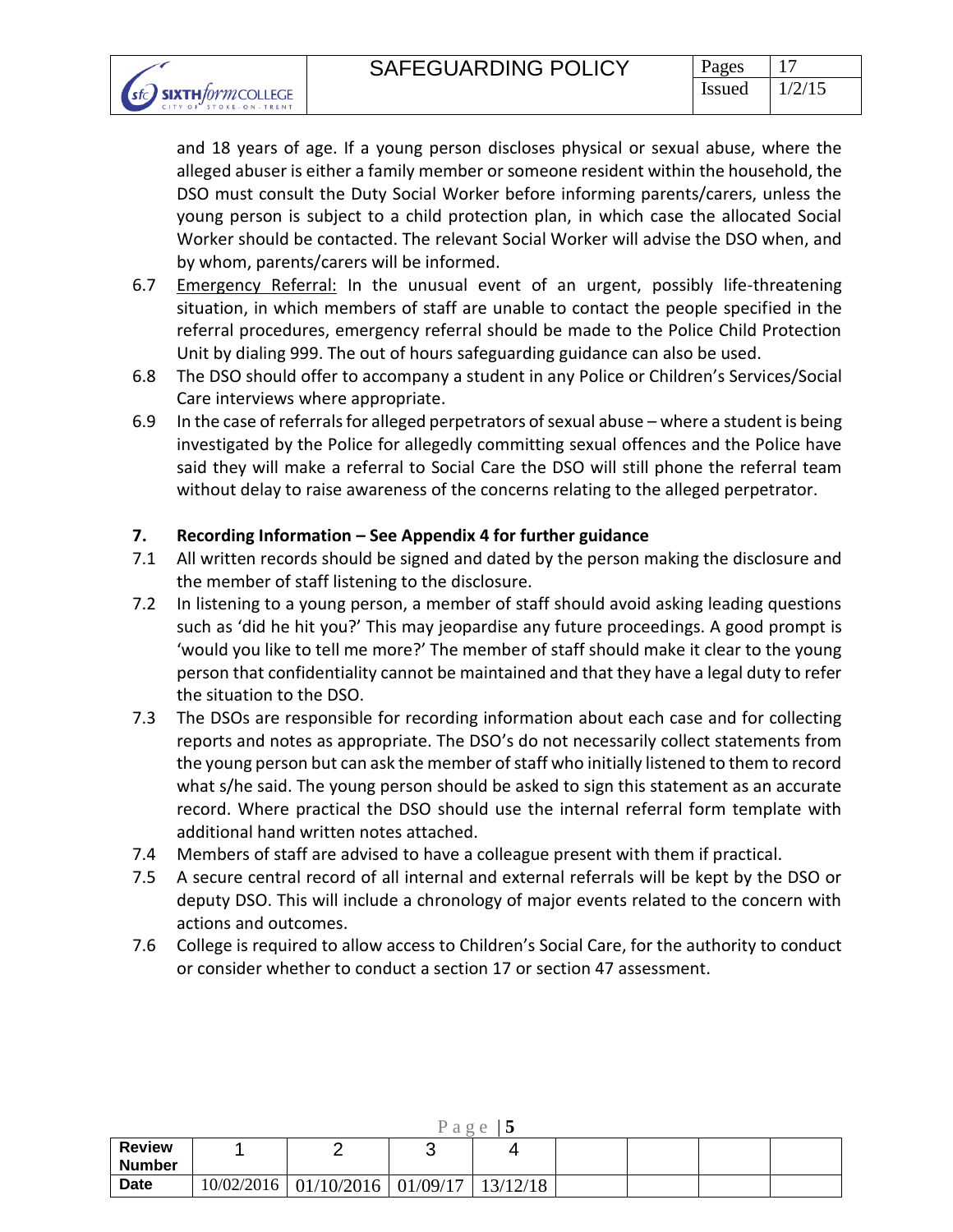

## **8 Allegations against members of staff**

- 8.1 If such an allegation is made, or information is received which suggests that a person may be unsuitable to work with children, the member of staff receiving the allegation or aware of the information, will immediately inform the Principal. The Principal on all such occasions will discuss the content of the allegation with the Local Authority Designated Officer (LADO) or Duty Independent Reviewing Officer;
- 8.2 If the allegation made to a member of staff concerns the Principal, the person receiving the allegation will immediately inform the Chair of Governors who will consult without notifying the Principal first.
- 8.3 It is essential, in all cases where staff have concerns about the behaviour of, or an allegation of abuse against any member of staff with regard to a student, that it is reported quickly and professionally.
- 8.4 It is a criminal offence (Sexual Offences Act 2003) for a person in a position of trust in an educational establishment to engage in any sexual activity with a person aged under 18, with whom a relationship of trust exists, irrespective of the age of consent, even if the basis for their relationship is consensual. Any member of staff at the City of Stoke-on-Trent 6<sup>th</sup> Form College is considered to be placed in a position of such trust and therefore, the conditions of this Act apply to them.
- 8.5 If a member of staff has a concern that a person may have behaved inappropriately or they have received information that may constitute an allegation they should:
	- Report it to the Principal and the Designated Safeguarding Officer as soon as possible, however trivial it may seem;
	- Make a signed and dated written record of their concerns, observations or the information received to pass on to the Principal. Maintain confidentiality and guard against publicity while an allegation is being considered or investigated and follow local information sharing protocols.

They should not:

- Attempt to deal with the situation themselves;
- Make assumptions, offer alternative explanations or diminish the seriousness of the behaviour or alleged incidents;
- Keep the information to themselves or promise confidentiality;
- Take any action that might undermine any future investigation or disciplinary procedure, such as interviewing the alleged victim or potential witnesses, or inform the alleged perpetrator or parents/carers.
- 8.6 The same action should be taken if the allegation is about abuse that has taken place in the past, as it will be important to find out if the person is still working with or has access to children / vulnerable groups.
- 8.7 The Designated Safeguarding Officer will inform Local Authority Designated Officer (LADO) of all allegations of abuse against a member of staff within **one working day** of

| <b>Review</b><br>Number |            |            |          |  |  |  |
|-------------------------|------------|------------|----------|--|--|--|
| <b>Date</b>             | 10/02/2016 | 01/10/2016 | 01/09/17 |  |  |  |

|  |  |  |  | <sub>0</sub> |
|--|--|--|--|--------------|
|--|--|--|--|--------------|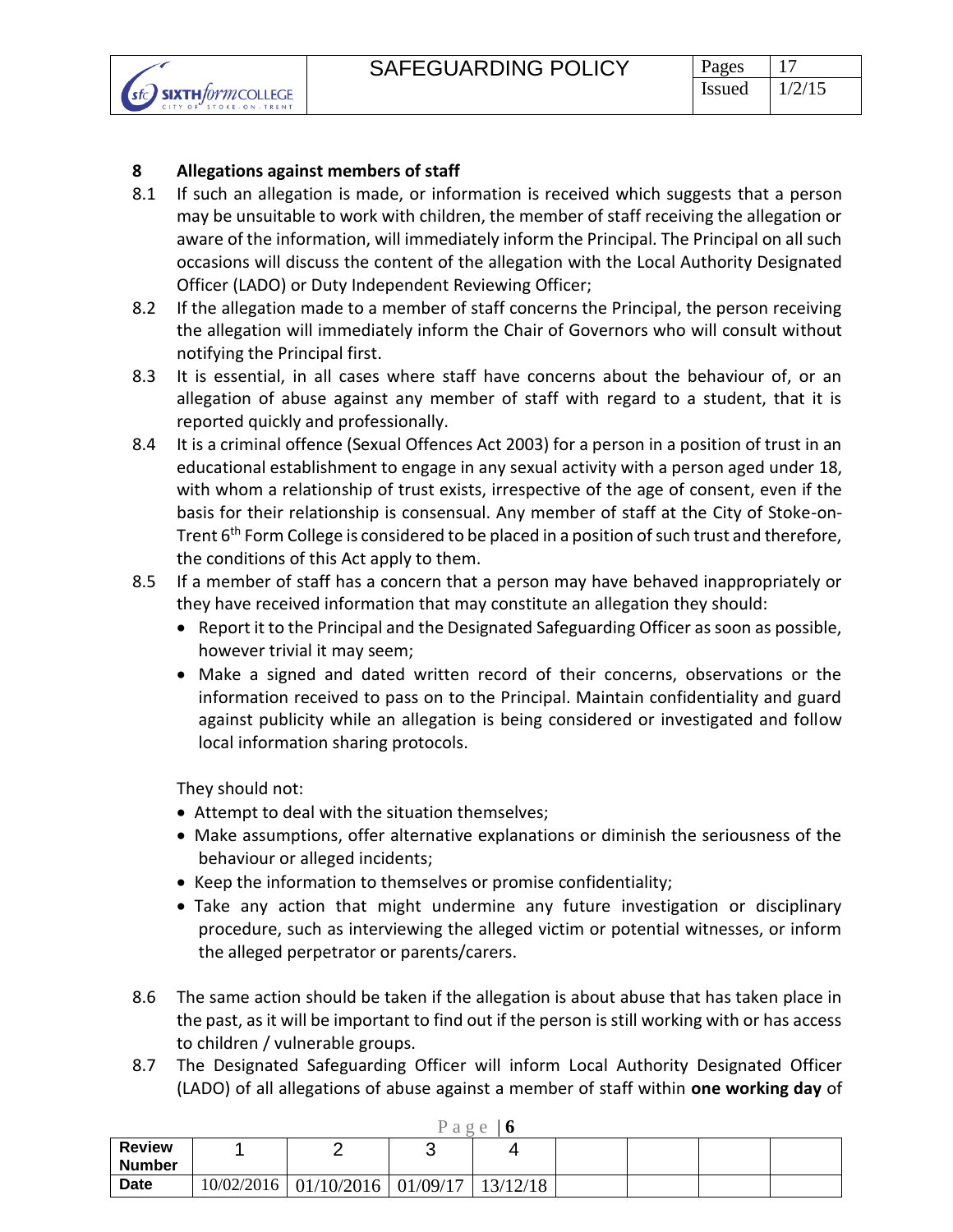receiving the report of an allegation. The Designated Safeguarding Officer will decide on the action to be taken, in relation to the member of staff, in accordance with advice provided by the LADO, as well as following the normal procedures for Safeguarding and the staff Discipline and Dismissal policy.

- 8.8 The LADO will provide advice and guidance to all parties and be involved in the management and oversight of all allegations. They will liaise with all relevant parties and monitor the progress of all cases.
- 8.9 It is important for guidance that this policy is read in conjunction with the College's 'Staff Code of Conduct'.
- 8.10 If an allegation is made against a member of staff, they can refer to the leaflet '*A guide to staff and volunteers who work with children and are faced with allegations of abuse*' which outlines sources of support and potential outcomes. This is available from the LADO and the Human Resources Department and can be found at [http://www.safeguardingchildren.stoke.gov.uk/ccm/content/safeguarding](http://www.safeguardingchildren.stoke.gov.uk/ccm/content/safeguarding-children/professionals-folder/procedure-manuals/d---cyp-specific-circumstances.en)[children/professionals-folder/procedure-manuals/d---cyp-specific-circumstances.en](http://www.safeguardingchildren.stoke.gov.uk/ccm/content/safeguarding-children/professionals-folder/procedure-manuals/d---cyp-specific-circumstances.en)

## **10 Forced Marriages**

10.1 **The difference between an arranged and a forced marriage** The tradition of arranged marriages has operated successfully within many communities and many countries for a very long time. A clear distinction must be made between a forced marriage and an arranged marriage. In **arranged marriages** the families of both spouses take a leading role in arranging the marriage but the choice whether to accept the arrangement remains with the individuals. In **forced marriage** at least one party does **not consent** to the marriage and some element of duress is involved.

Forced marriage is primarily an issue of violence against women. Most cases involve young women and girls aged between 13 and 30 years, although, there is evidence to suggest that as many as 15% of victims are male. Forced Marriage is a criminal offence, the offences can include, abduction, physical violence, threatening behaviour. Sexual Intercourse without consent is rape.

10.2 If you suspect that one of your students is being forced into a marriage against their will, or if a female ethnic minority student leaves college unexpectedly and without explanation, contact a Designated Safeguarding Officer, who will make an assessment whether to contact Social Care or go directly to the Forced Marriage Unit within the Police.

| <b>Review</b> |                         |          |          |  |  |
|---------------|-------------------------|----------|----------|--|--|
| <b>Number</b> |                         |          |          |  |  |
| <b>Date</b>   | $10/02/2016$ 01/10/2016 | 01/09/17 | 13/12/18 |  |  |

 $P$  a  $\sigma$   $\approx$   $\mathbf{17}$ 

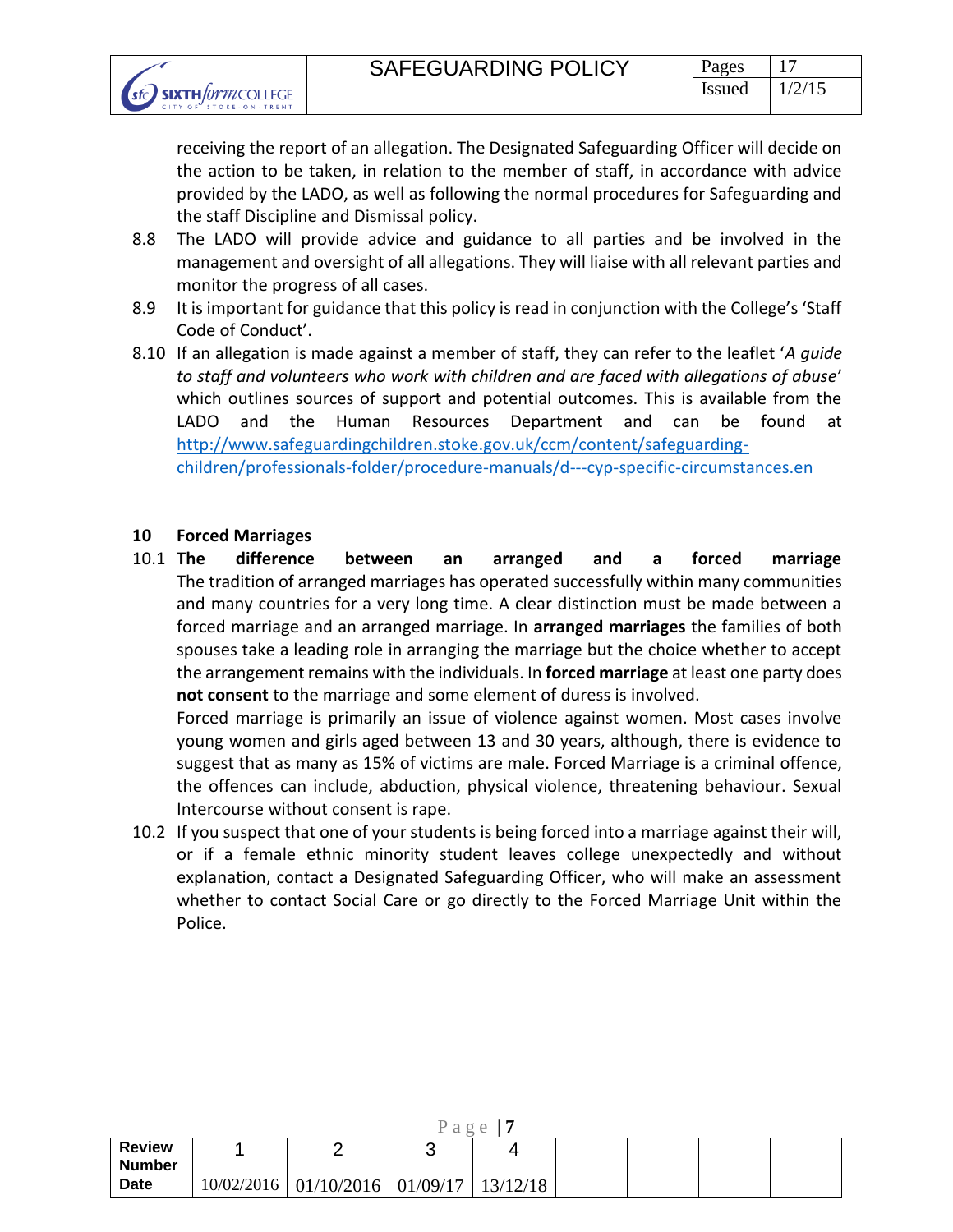

## **11. Child Sexual Exploitation**

11.1 Child sexual exploitation is a form of child sexual abuse. It occurs where an individual or group takes advantage of an imbalance of power to coerce, manipulate or deceive a child or young person under the age of 18 into sexual activity (a) in exchange for something the victim needs or wants, and/or (b) for the financial advantage or increased status of the perpetrator or facilitator. The victim may have been sexually exploited even if the sexual activity appears consensual. Child sexual exploitation

does not always involve physical contact: it can also occur through the use of technology. Like all forms of child sex abuse, child sexual exploitation:

- can affect any child or young person (male or female) under the age of 18 years, including 16 and 17 year olds who can legally consent to have sex;
- can still be abuse even if the sexual activity appears consensual;
- can include both contact (penetrative and non-penetrative acts) and non-contact sexual activity;
- can take place in person or via technology, or a combination of both;
- can involve force and/or enticement-based methods of compliance and may, or may not, be accompanied by violence or threats of violence;
- may occur without the child or young person's immediate knowledge (e.g. through others copying videos or images they have created and posted on social media);
- can be perpetrated by individuals or groups, males or females, and children or adults. The abuse can be a one-off occurrence or a series of incidents over time, and range from opportunistic to complex organised abuse;
- is typified by some form of power imbalance in favour of those perpetrating the abuse. Whilst age may be the most obvious, this power imbalance can also be due to a range of other factors including gender, sexual identity, cognitive ability, physical strength, status, and access to economic or other resources.

# **12. Prevention of Violent Extremism – The 'Prevent' Agenda**

 The Prevent duty All schools and colleges are subject to a duty under section 26 of the Counter-Terrorism and Security Act 2015 (the CTSA 2015), in the exercise of their functions, to have "due regard16 to the need to prevent people from being drawn into terrorism".17 This duty is known as the Prevent duty.

 The Prevent duty should be seen as part of schools' and colleges' wider safeguarding obligations. Designated safeguarding leads and other senior leaders should familiarise themselves with the revised Prevent duty guidance: for England and Wales, especially paragraphs 57-76 which are specifically concerned with schools (and also covers childcare). The guidance is set out in terms of four general themes: Risk assessment, working in partnership, staff training, and IT policies.

|                                |                                    | v        |  |  |
|--------------------------------|------------------------------------|----------|--|--|
| <b>Review</b><br><b>Number</b> |                                    |          |  |  |
| <b>Date</b>                    | 10/02/2016   01/10/2016   01/09/17 | 13/12/18 |  |  |

 $P$  a  $q \theta$  | **8**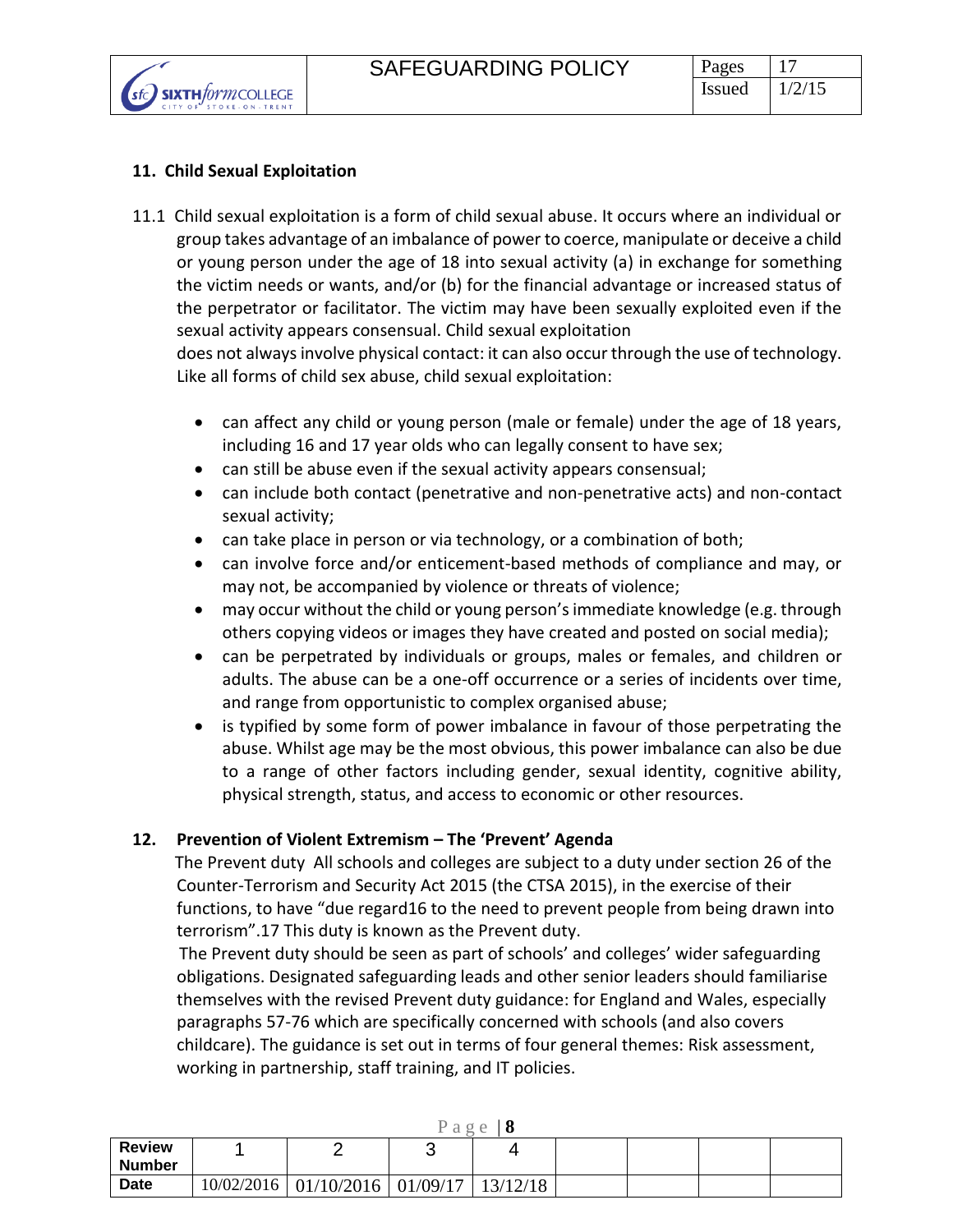

## **13**. **Peer on peer abuse**

Children can abuse other children. This is generally referred to as peer on peer abuse and can take many forms. This can include (but is not limited to) bullying (including cyberbullying); sexual violence and sexual harassment; physical abuse such as hitting, kicking, shaking, biting, hair pulling, or otherwise causing physical harm; sexting and initiating/hazing type violence and rituals. Sexual violence and sexual harassment between children in schools and colleges Context Sexual violence and sexual harassment can occur between two children of any age and sex. It can also occur through a group of children sexually assaulting or sexually harassing a single child or group of children. Children who are victims of sexual violence and sexual harassment will likely find the experience stressful and distressing. This will, in all likelihood, adversely affect their educational attainment. Sexual violence and sexual harassment exist on a continuum and may overlap, they can occur online and offline (both physical and verbal) and are never acceptable. It is important that all victims are taken seriously and offered appropriate support. Staff should be aware that some groups are potentially more at risk. Evidence shows girls, children with SEND and LGBT children are at greater risk. Staff should be aware of the importance of:

- making clear that sexual violence and sexual harassment is not acceptable, will never be tolerated and is not an inevitable part of growing up;
- not tolerating or dismissing sexual violence or sexual harassment as "banter", "part of growing up", "just having a laugh" or "boys being boys"; and
- challenging behaviours (potentially criminal in nature), such as grabbing bottoms, breasts and genitalia, flicking bras and lifting up skirts. Dismissing or tolerating such behaviours risks normalising them. What is Sexual violence and sexual harassment?

## **Sexual violence**

It is important that school and college staff are aware of sexual violence and the fact children can, and sometimes do, abuse their peers in this way. When referring to sexual violence we are referring to sexual offences under the Sexual Offences Act 200318 as described below:

**Rape:** A person (A) commits an offence of rape if: he intentionally penetrates the vagina, anus or mouth of another person (B) with his penis, B does not consent to the penetration and A does not reasonably believe that B consents.

**Assault by Penetration:** A person (A) commits an offence if: s/he intentionally penetrates the vagina or anus of another person (B) with a part of her/his body or anything else, the penetration is sexual, B does not consent to the penetration and A does not reasonably believe that B consents.

**Sexual Assault:** A person (A) commits an offence of sexual assault if: s/he intentionally touches another person (B), the touching is sexual, B does not consent to the touching and A does not reasonably believe that B consents.

|               |            |            | .        |          |  |  |
|---------------|------------|------------|----------|----------|--|--|
| <b>Review</b> |            |            |          |          |  |  |
| <b>Number</b> |            |            |          |          |  |  |
| Date          | 10/02/2016 | 01/10/2016 | 01/09/17 | 13/12/18 |  |  |

 $P$  a g e  $\theta$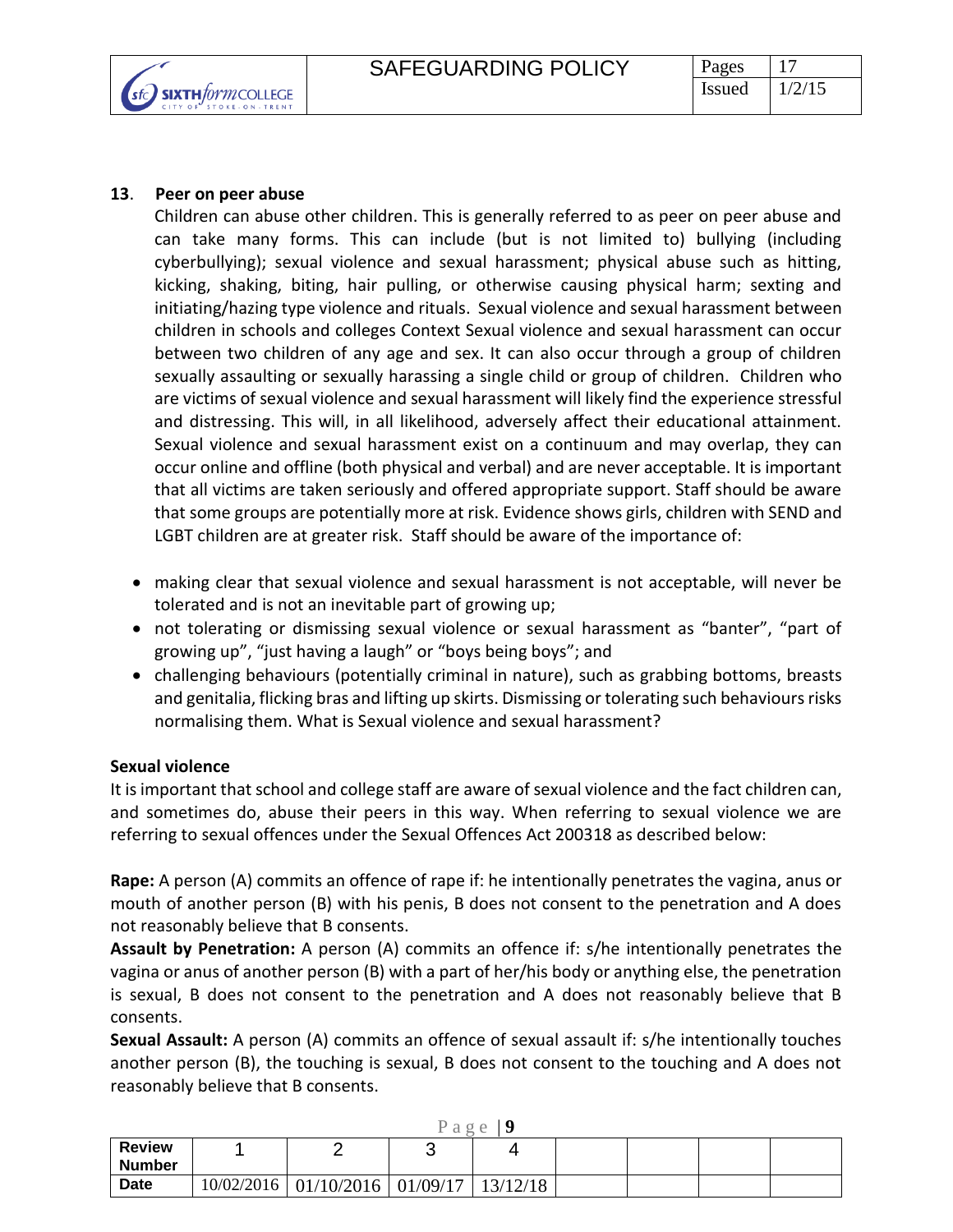## **What is consent?**

Consent is about having the freedom and capacity to choose. Consent to sexual activity may be given to one sort of sexual activity but not another, e.g.to vaginal but not anal sex or penetration with conditions, such as wearing a condom. Consent can be withdrawn at any time during sexual activity and each time activity occurs. Someone consents to vaginal, anal or oral penetration only if s/he agrees by choice to that penetration and has the freedom and capacity to make that choice.

## **Sexual harassment**

When referring to sexual harassment we mean 'unwanted conduct of a sexual nature' that can occur online and offline. When we reference sexual harassment, we do so in the context of child on child sexual harassment. Sexual harassment is likely to: violate a child's dignity, and/or make them feel intimidated, degraded or humiliated and/or create a hostile, offensive or sexualised environment.

Whilst not intended to be an exhaustive list, sexual harassment can include:

- sexual comments, such as: telling sexual stories, making lewd comments, making sexual remarks about clothes and appearance and calling someone sexualised names;
- sexual "jokes" or taunting;
- physical behaviour, such as: deliberately brushing against someone, interfering with someone's clothes (schools and colleges should be considering when any of this crosses a line into sexual violence - it is important to talk to and consider the experience of the victim) and displaying pictures, photos or drawings of a sexual nature; and
- online sexual harassment. This may be standalone, or part of a wider pattern of sexual harassment and/or sexual violence. It may include:
	- o non-consensual sharing of sexual images and videos;
	- o sexualised online bullying;
	- o unwanted sexual comments and messages, including, on social media; and
	- o sexual exploitation; coercion and threats

## **14. Staff Training & Support**

- 14.1 The Safeguarding Officers will have regular updates and training at least every 2 years.
- 14.2 All new members of staff must receive a safeguarding induction, a copy of the Code of Conduct and this Policy and foundation safeguarding training as part of their probationary period.
- 14.3 All other members of staff will have safeguarding training updates at least annually.
- 14.4 Members of the Personnel team will have regular training on Safer Recruitment to ensure that all appointment panels have a member trained in this area.
- 14.5 Temporary and supply staff must be made aware of basic information in respect of the College's Safeguarding procedures, including the name of the DSO.

|               |                         | - - -    | --       |  |  |
|---------------|-------------------------|----------|----------|--|--|
| <b>Review</b> |                         |          |          |  |  |
| <b>Number</b> |                         |          |          |  |  |
| Date          | 10/02/2016   01/10/2016 | 01/09/17 | 13/12/18 |  |  |

|  |  | 10 |
|--|--|----|
|  |  |    |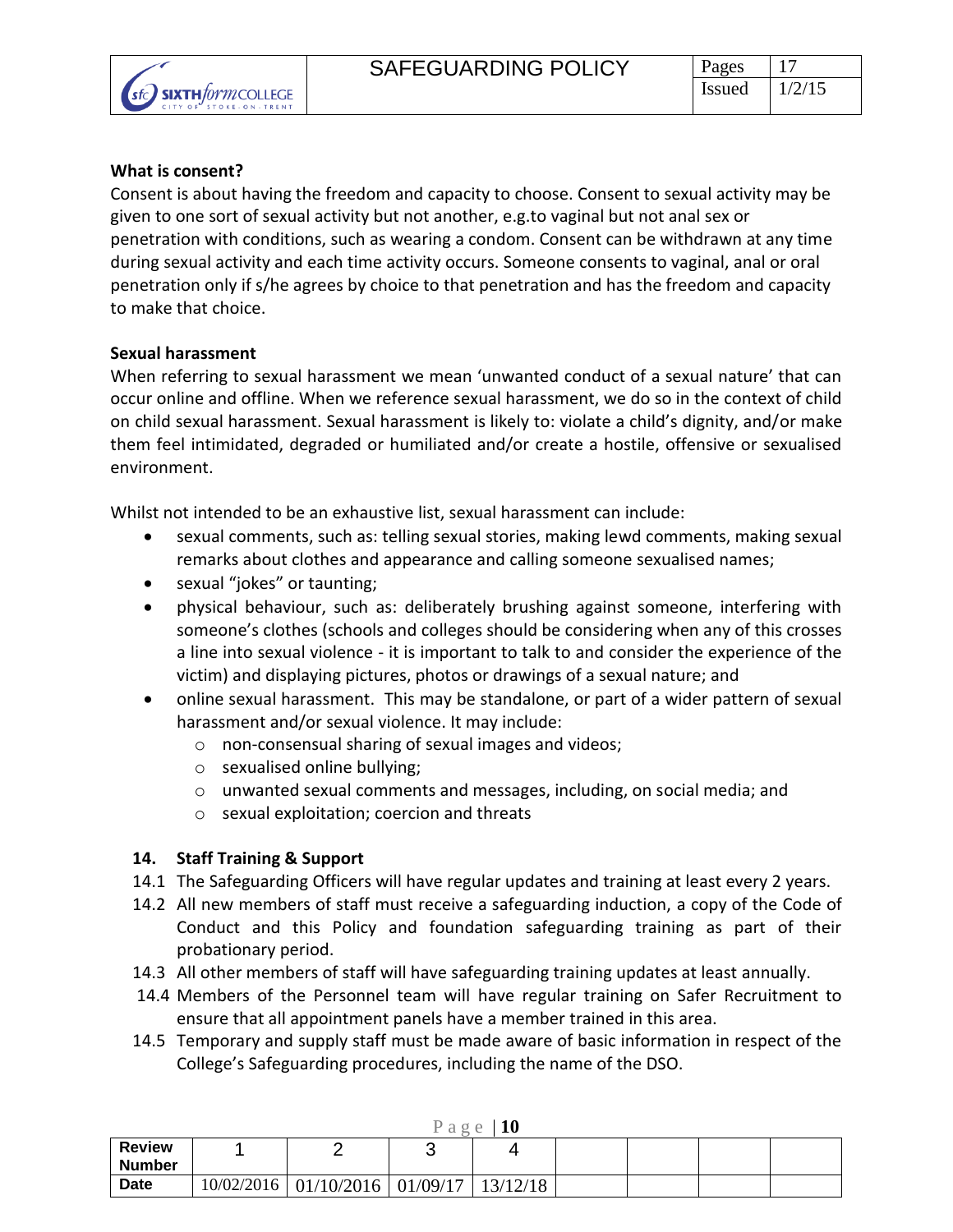- 14.6 Support is available for members of staff who have received disclosures. In many cases, this can be a painful and disturbing experience for the recipient, who may in some cases require counselling support. Staff Counselling can be arranged via Personnel.
- 14.7 A list of useful contact numbers can be found in Appendix 5.

| <b>Linked Policies:</b> | • Staff Code of Conduct<br>• Disciplinary & Dismissal Policy |
|-------------------------|--------------------------------------------------------------|
|                         | • Prevent Policy                                             |

| <b>Review</b><br><b>Number</b> |                                      |          |  |  |
|--------------------------------|--------------------------------------|----------|--|--|
| Date                           | $10/02/2016$   01/10/2016   01/09/17 | 13/12/18 |  |  |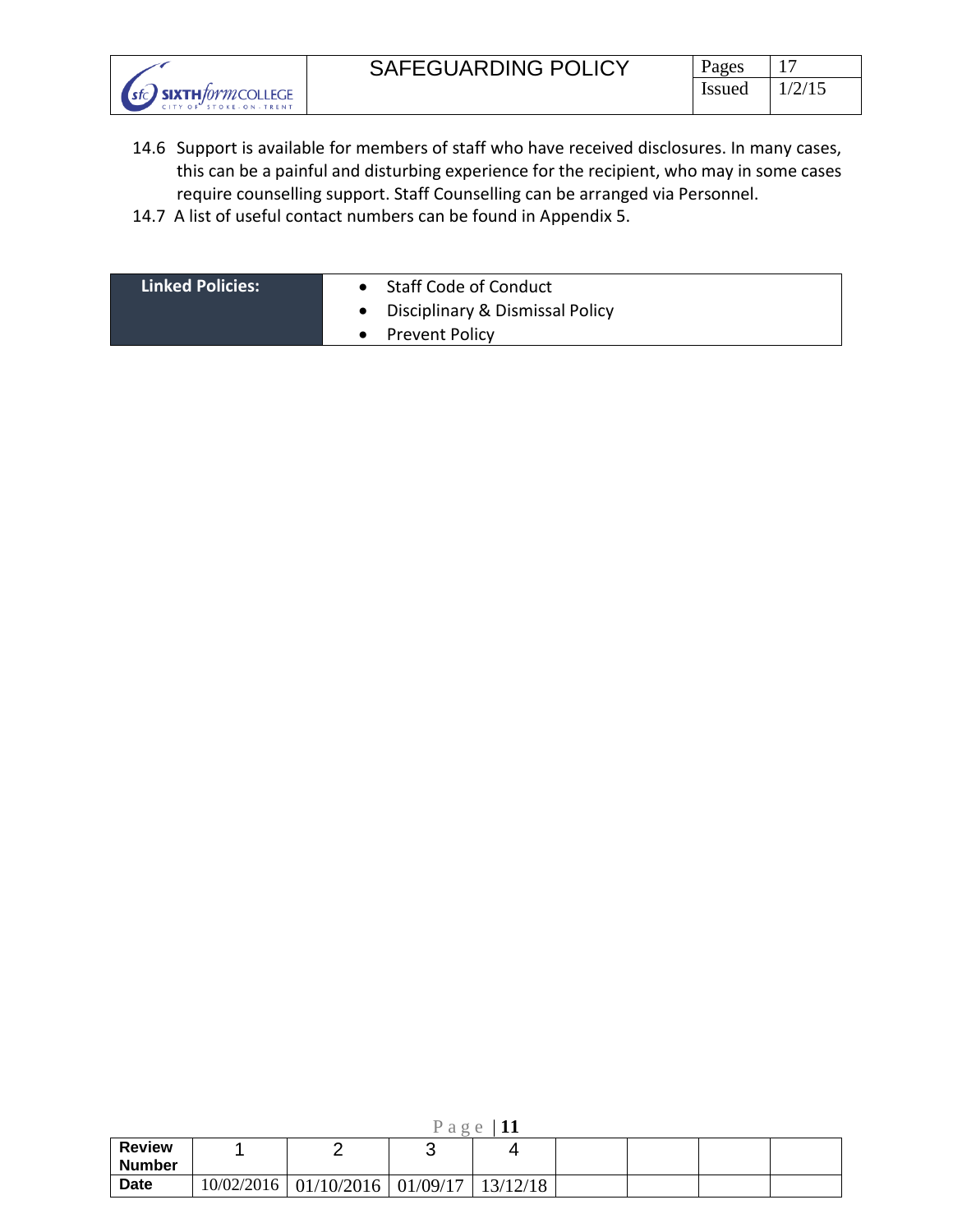

### **APPENDIX 1:**

## **Specific Safeguarding Issues**

- $\bullet$  child sexual exploitation (CSE) see also below
- bullying including cyberbullying
- domestic violence
- drugs
- fabricated or induced illness
- faith abuse
- $\bullet$  female genital mutilation (FGM) see also below
- forced marriage
- gangs and youth violence
- gender-based violence/violence against women and girls (VAWG)
- mental health
- private fostering
- radicalisation
- sexting
- teenage relationship abuse
- trafficking

Guidance on all of these issues is contained on the GOV.UK website. The electronic version of the 'Keeping Children Safe in Education' statutory guidance has direct clickable links to the website sections.

|               |            |            | __       | ____     |  |  |
|---------------|------------|------------|----------|----------|--|--|
| <b>Review</b> |            |            |          |          |  |  |
| <b>Number</b> |            |            |          |          |  |  |
| Date          | 10/02/2016 | 01/10/2016 | 01/09/17 | 13/12/18 |  |  |

P a g e | **12**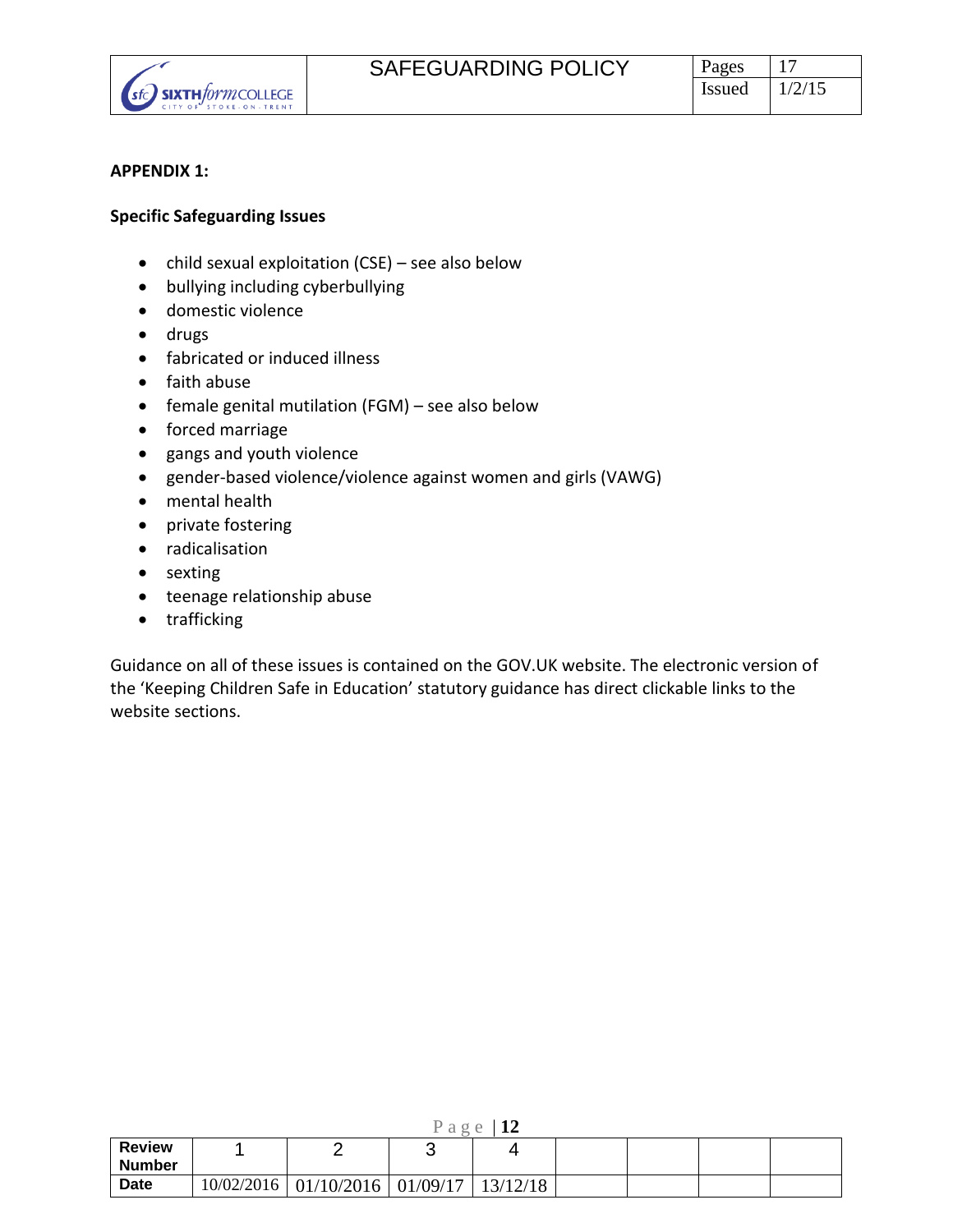

### **APPENDIX 2:**

## **Out of Hours Safeguarding and Child Protection Guidance**

### **Out of hours Safeguarding contact number – 07400 887220**

### **Guidance Scope-**

The following guidance are to be referred to during the following non-working hrs:

- Monday-Friday: 4:30pm onwards
- Saturday/Sunday: all day

From 8:30am onwards, through to the end of the working day Monday-Friday, the College Safeguarding Team should be contacted via ext 272/251 or at [claire.gaygan@stokesfc.ac.uk](mailto:claire.gaygan@stokesfc.ac.uk) or [joanna.finn@stokesfc.ac.uk](mailto:joanna.finn@stokesfc.ac.uk)

### **Scenarios-**

In exceptional circumstances, you may find yourself privy to a safeguarding or child protection concern that requires immediate attention. In such circumstances this guidance should be followed, this includes when receiving (not exhaustive):

- Notification of homelessness
- Notification of harm or risk of harm such as assault by another
- Notification of refusal to return home for disclosed or undisclosed reasons
- Notification of thoughts of suicide or self-harm

## **Judging the immediacy of the risk-**

There are varying levels of risk when encountering a safeguarding concern, inevitably personal judgment will be required as to the seriousness and urgency of the situation and the appropriate course of action.

The safety of the individual concerned and of those around them is paramount. If you receive information where there are clear indications that the student is in imminent and serious danger the Designated Safeguarding Officer should be notified immediately via the out-of-hours safeguarding phone number.

## **Outstanding Concerns-**

On occasion we encounter a situation during the working day that leaves us with concerns into the evening regarding possible risk to a student or others. If you find that you are concerned about a situation you have encountered and believe that someone may be at imminent risk of harm, you should contact the College out-of-hours safeguarding number.

| --<br>---     |            |                     |  |          |  |  |  |  |  |  |
|---------------|------------|---------------------|--|----------|--|--|--|--|--|--|
| <b>Review</b> |            |                     |  |          |  |  |  |  |  |  |
| <b>Number</b> |            |                     |  |          |  |  |  |  |  |  |
| <b>Date</b>   | 10/02/2016 | 01/10/2016 01/09/17 |  | 13/12/18 |  |  |  |  |  |  |

P a g e | **13**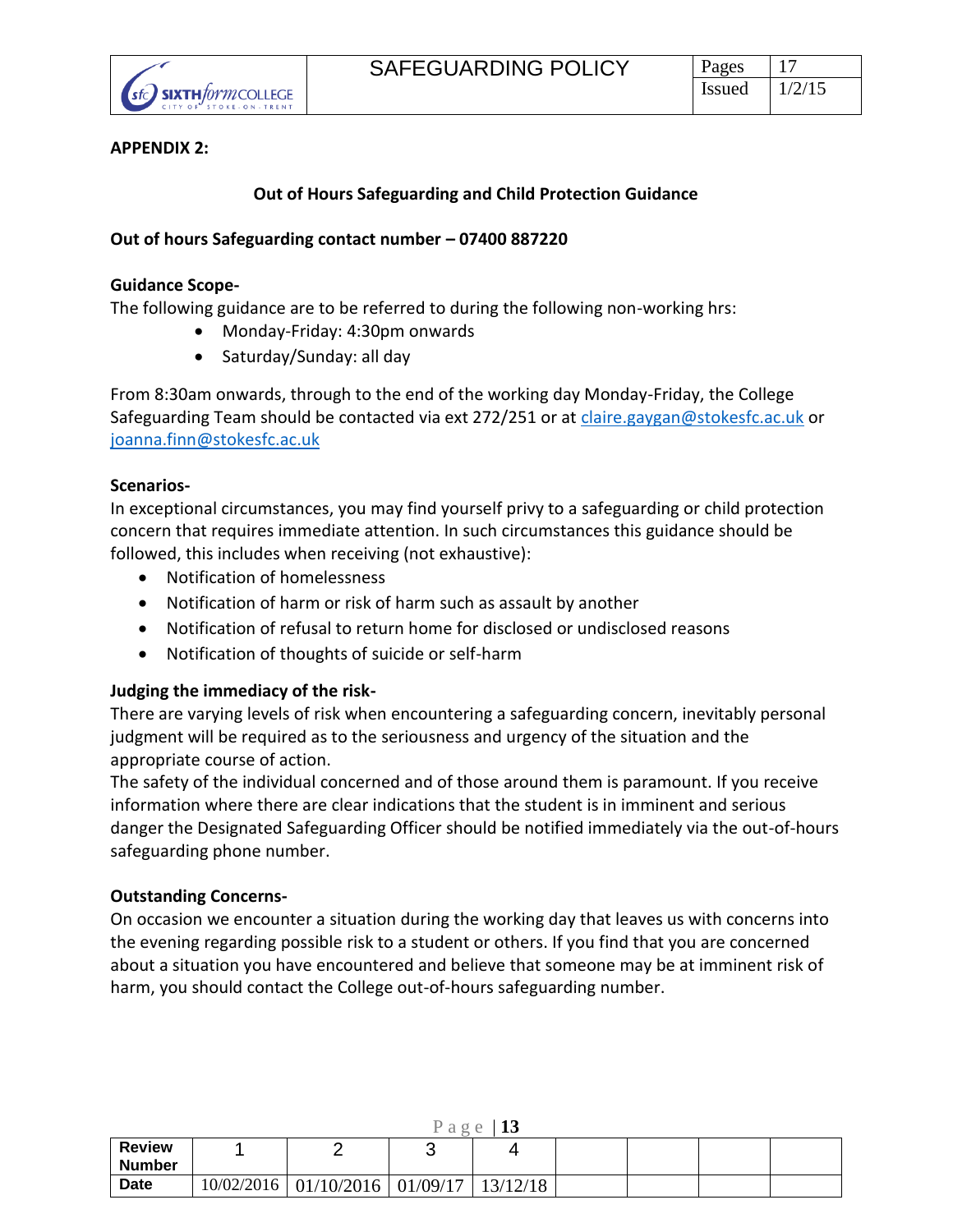

### **APPENDIX 3:**

# **City of Stoke-on-Trent 6th Form College**

### **SAFEGUARDING QUICK GUIDE FOR THE DESIGNATED GOVERNOR**

### **PROCEDURES:**

- 1. Maintain contact with the member(s) of the College Management Team with responsibility for Safeguarding:
	- Claire Gaygan (Head of Student Services and Designated Safeguarding Officer)
	- Joanna Finn (Student Services Co-ordinator and Deputy Designated Safeguarding Officer)
	- Mark Kent (Principal)
	- Matthew Marshall (Deputy Principal)
- 2. Keep a copy of the College Safeguarding policy for reference;
- 3. Ensure that your basic safeguarding training is up to date; it must be renewed every three years;
- 4. Ensure that each year the governing body considers the college procedures on safeguarding: in the summer term at the meeting of Finance and Resources, followed by the Annual Safeguarding Report to Corporation and termly updates to Finance and Resources Committee.
- 5. Ensure that each year the governing body receives a report on staff compliance with the policy and on training undertaken by staff in the spring term at the meeting of Finance and Resources and Corporation.

### **IN THE EVENT OF AN ALLEGATION AGAINST A MEMBER OF STAFF:**

- 1. Monitor the action taken by the college to investigate the allegation, making direct contact with the member of the College Management Team with responsibility for the investigation;
- 2. Be satisfied that appropriate measures are in place to safeguard students;
- 3. Be satisfied that appropriate measures are in place to safeguard the rights of the member of staff.

### **IN THE EVENT OF AN ALLEGATION AGAINST THE PRINCIPAL:**

Take the lead role working with the Designated Safeguarding Lead in managing the process of investigating the allegation, following the procedures set out in the college's Safeguarding policy.

|               |                         | - - -    | --       |  |  |
|---------------|-------------------------|----------|----------|--|--|
| <b>Review</b> |                         |          |          |  |  |
| <b>Number</b> |                         |          |          |  |  |
| <b>Date</b>   | 10/02/2016   01/10/2016 | 01/09/17 | 13/12/18 |  |  |

P a g e | **14**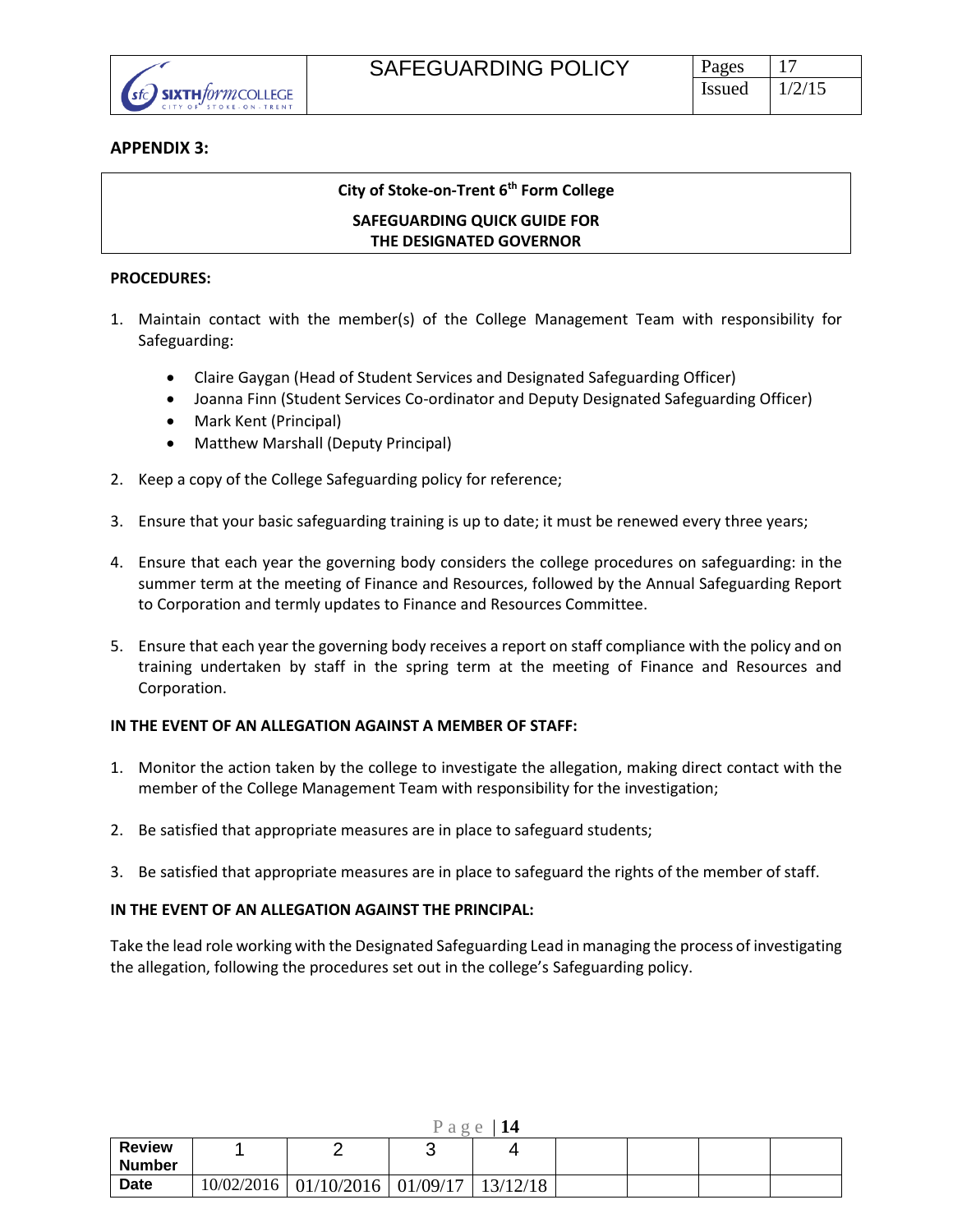

## **City of Stoke-on-Trent 6th Form College SAFEGUARDING QUICK GUIDE FOR STAFF**

### **IF A STUDENT CONFIDES IN YOU:**

- 1. Listen to what the student has to say without leading or prompting;
- 2. Make it clear to the student that you have a duty to report the conversation to the appropriate authority and you cannot promise confidentiality;
- 3. Do not offer an opinion or judgement except to say that you will report it;
- 4. Keep a detailed written note of your conversation, which should include full details of what the student says and be signed and dated by yourself. This note should be written either at the time of the conversation or immediately afterwards;
- 5. Report your concern immediately to the member(s) of the College Management Team with responsibility for Safeguarding:
	- Claire Gaygan (Assistant Principal (Student Services) and Designated Safeguarding Officer)
	- Joanna Finn (Student Services Co-ordinator and Deputy Designated Safeguarding Officer)
	- Mark Kent (Principal)
	- Matthew Marshall (Deputy Principal)
- 6. Do not start any investigation of your own and do not discuss the matter with anyone other than those with a responsibility to investigate.
- 7. If you have a safeguarding issue out of college hours please refer to the 'Out of hours' guidance phone number – 07400 887220

### **IF YOU HAVE A CONCERN ABOUT A STUDENT'S SAFETY OR WELFARE:**

- 1. Make a detailed written note of your concern, sign and date it;
- 2. Report your concern immediately to the member(s) of the College Management Team with responsibility for Safeguarding – see above;
- 3. Do not start any investigation of your own and do not discuss the matter with anyone other than those with a responsibility to investigate.

### **KNOW YOUR RESPONSIBILITIES:**

- 1. Be familiar with and keep a copy of the college's Safeguarding policy and the Staff Code of Conduct for reference;
- 2. Ensure that your basic safeguarding training is up to date; it must be renewed every three years.

| ___<br>---    |  |                                      |  |          |  |  |  |  |  |  |
|---------------|--|--------------------------------------|--|----------|--|--|--|--|--|--|
| <b>Review</b> |  |                                      |  |          |  |  |  |  |  |  |
| <b>Number</b> |  |                                      |  |          |  |  |  |  |  |  |
| <b>Date</b>   |  | $10/02/2016$   01/10/2016   01/09/17 |  | 13/12/18 |  |  |  |  |  |  |

P a g e | **15**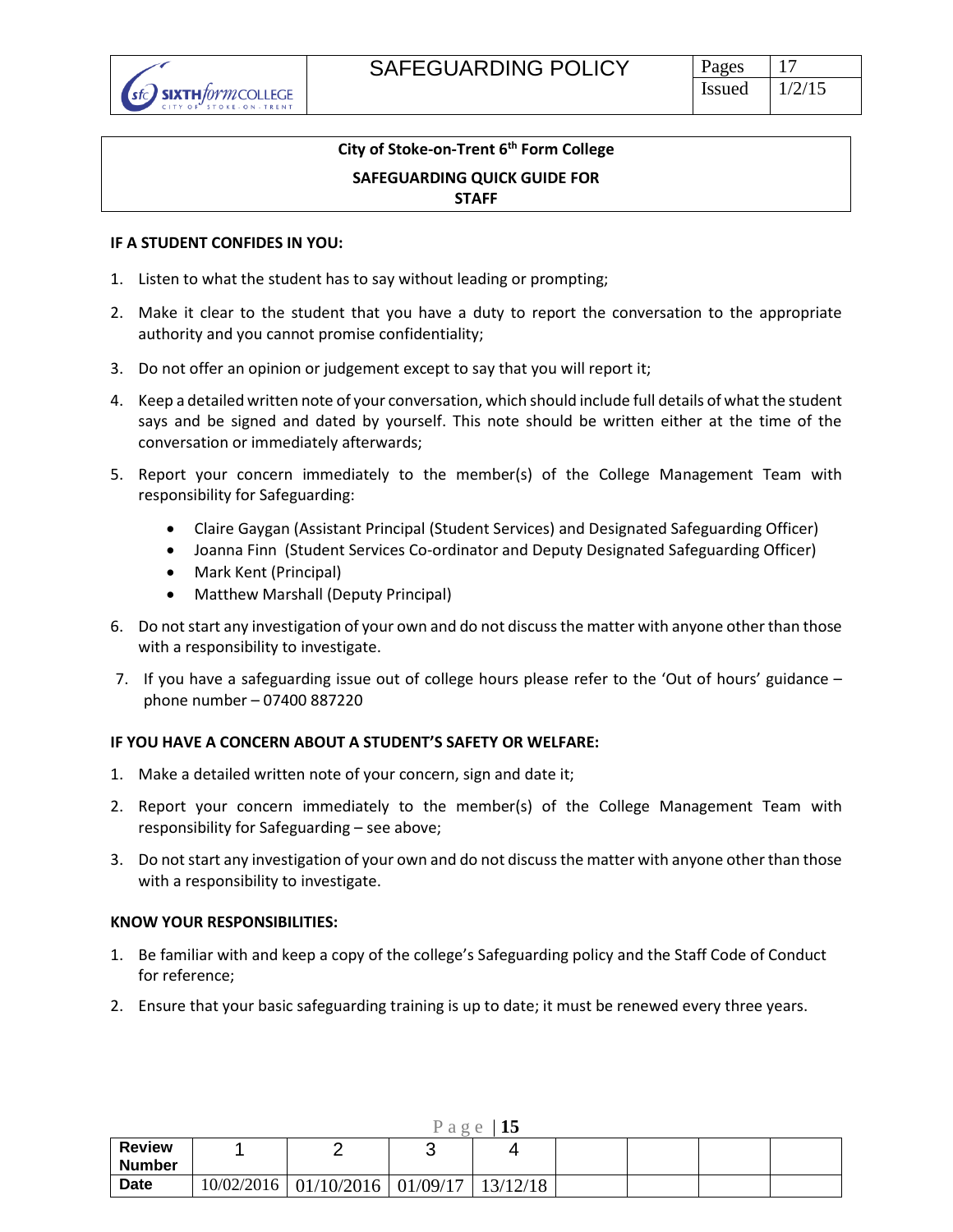

### **City of Stoke-on-Trent 6th Form College**

### **SAFEGUARDING QUICK GUIDE FOR STUDENTS**

### **IF ANOTHER YOUNG PERSON CONFIDES IN YOU:**

Listen to what they have to say without leading or prompting. Then, either talk to a member of staff to get their advice on how to proceed, or if you feel able, follow the guidelines below:

- 1. Make it clear to them that you have a duty to report your concern to the appropriate authority and that you cannot promise confidentiality;
- 2. Do not offer an opinion or judgement except to say that you will report it;
- 3. If possible, keep a detailed written note of your conversation;
- 4. Report the details of your conversation immediately to a member of staff, preferably directly to the member(s) of the College Management Team with responsibility for Safeguarding:
	- Claire Gaygan (Assistant Principal (Student Services)) and Designated Safeguarding Officer)
	- Joanna Finn (Student Services Co-ordinator and Deputy Designated Safeguarding Officer)
	- Mark Kent (Principal)
	- Matthew Marshall (Deputy Principal)
- 5. Do not start any investigation of your own and do not discussthe matter with anyone other than those with a responsibility to investigate.

### **IF YOU HAVE A CONCERN ABOUT ANOTHER YOUNG PERSON'S SAFETY OR WELFARE:**

Follow procedures (4) and (5) above.

#### **IF YOU FEEL UNSAFE:**

Please speak to your Progress Coach or another member of the college staff. Remember that all college staff are here to help and to support you.

| . .<br>. J. V |  |                         |          |          |  |  |  |  |  |  |  |
|---------------|--|-------------------------|----------|----------|--|--|--|--|--|--|--|
| <b>Review</b> |  |                         |          |          |  |  |  |  |  |  |  |
| <b>Number</b> |  |                         |          |          |  |  |  |  |  |  |  |
| Date          |  | $10/02/2016$ 01/10/2016 | 01/09/17 | 13/12/18 |  |  |  |  |  |  |  |

 $P$  a  $q \theta$  | **16**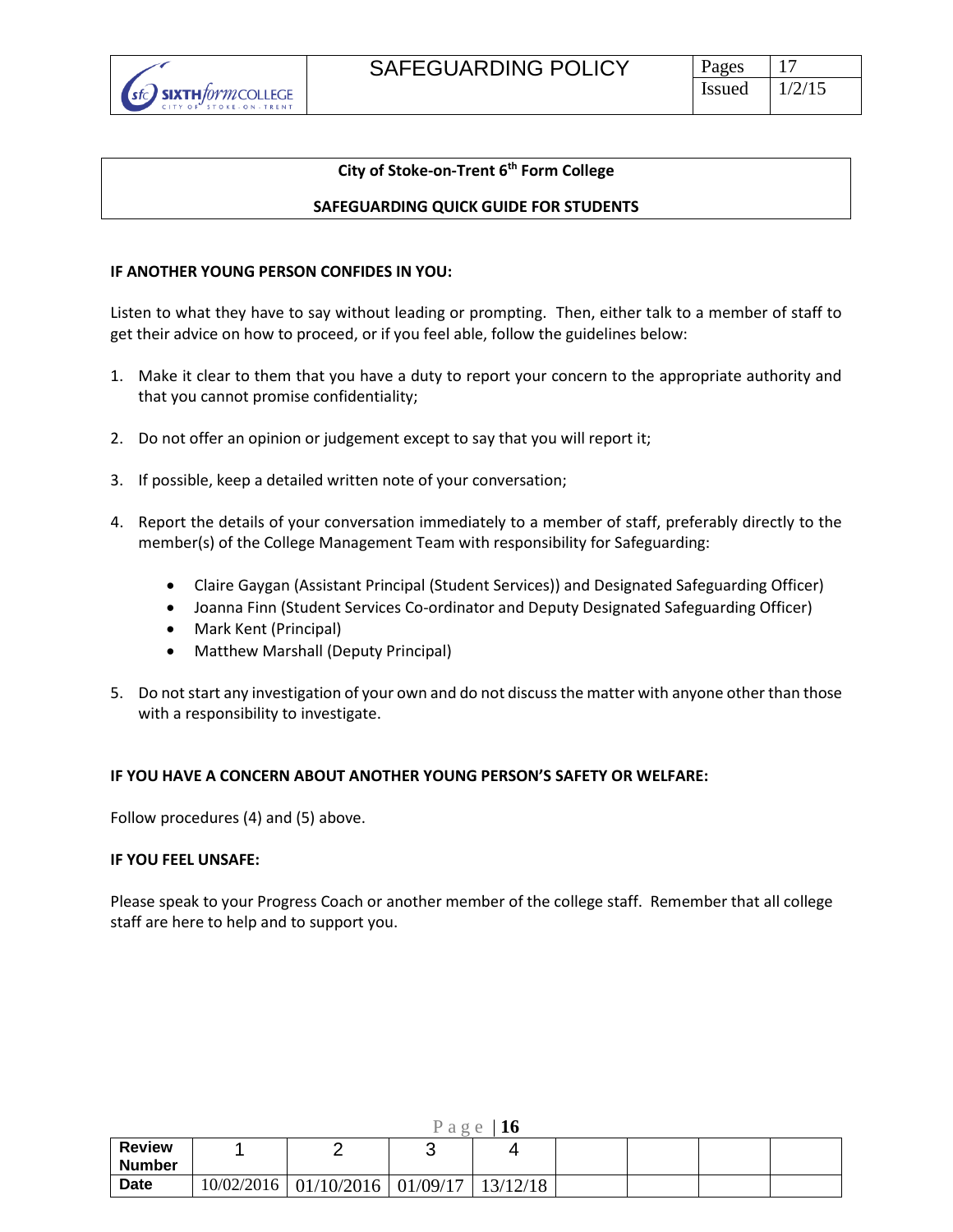

### **APPENDIX 4:**

### **Source: Keeping Children Safe in Education**

**Further guidance if a Student makes a disclosure to you that may relate to abuse or possible abuse**. (This applies to students who are legally defined as children or vulnerable groups)

If a student makes an allegation of abuse to you: **You should:**

- **Listen. Do not interrupt.**
- **Don't be judgmental or make the student feel bad**
- Reassure them they are doing the right thing in telling you
- You MUST NOT promise them that you will keep the matter confidential. Explain to him/her that you have to report the matter to a Designated Safeguarding Officer, as this is your legal duty.
- Once the individual has finished speaking, it may be necessary to ask questions.
- Only ask questions if you are still unsure whether this is a Safeguarding issue. You are not conducting an investigation; you are simply establishing the key facts.
- **Dianube** open, non-leading questions. E.g. if they tell you they have been hurt, ask "How did you get hurt?" rather than "Did someone hit you?"
- Once you know you are concerned enough to raise the matter with a Safeguarding Officer, don't ask any more questions.
- Write down what has been said immediately afterwards in words used by the student and yourself to the best of your memory.
- If practical details of the situation should be recorded on an Internal Safeguarding **Referral Form** (available on the portal) but any paper records will suffice – they can be appended to the form by a Safeguarding Officer.
- Note anything about the student which is connected i.e. any visible injuries including the position and description, the demeanor of the student i.e. crying, withdrawn. These should also be recorded immediately afterwards.
- Ask the student to **sign and date** your records of what they have told you.
- The matter should be **immediately** reported to a Designated Safeguarding Officer, and all records taken should be handed over at this time. Contact a member of the Senior Management Team or a Duty Manager if a Safeguarding Officer is unavailable.
- **If in doubt seek advice from a Safeguarding Officer.**
- **The Safeguarding Officer will make a judgement as to whether a referral to** Children's Services/Social Care or the Police is appropriate. If there is doubt, then advice must be sought from Stoke-on-Trent Safeguarding Team. **PLEASE NOTE: If the student is distressed and you are unable to stay with them:**
- **Contact a member of Student Services or another colleague to stay with the** individual, until a Safeguarding Officer arrives.

| u             |  |                           |          |          |  |  |  |  |  |  |
|---------------|--|---------------------------|----------|----------|--|--|--|--|--|--|
| <b>Review</b> |  |                           |          |          |  |  |  |  |  |  |
| <b>Number</b> |  |                           |          |          |  |  |  |  |  |  |
| Date          |  | $10/02/2016$   01/10/2016 | 01/09/17 | 13/12/18 |  |  |  |  |  |  |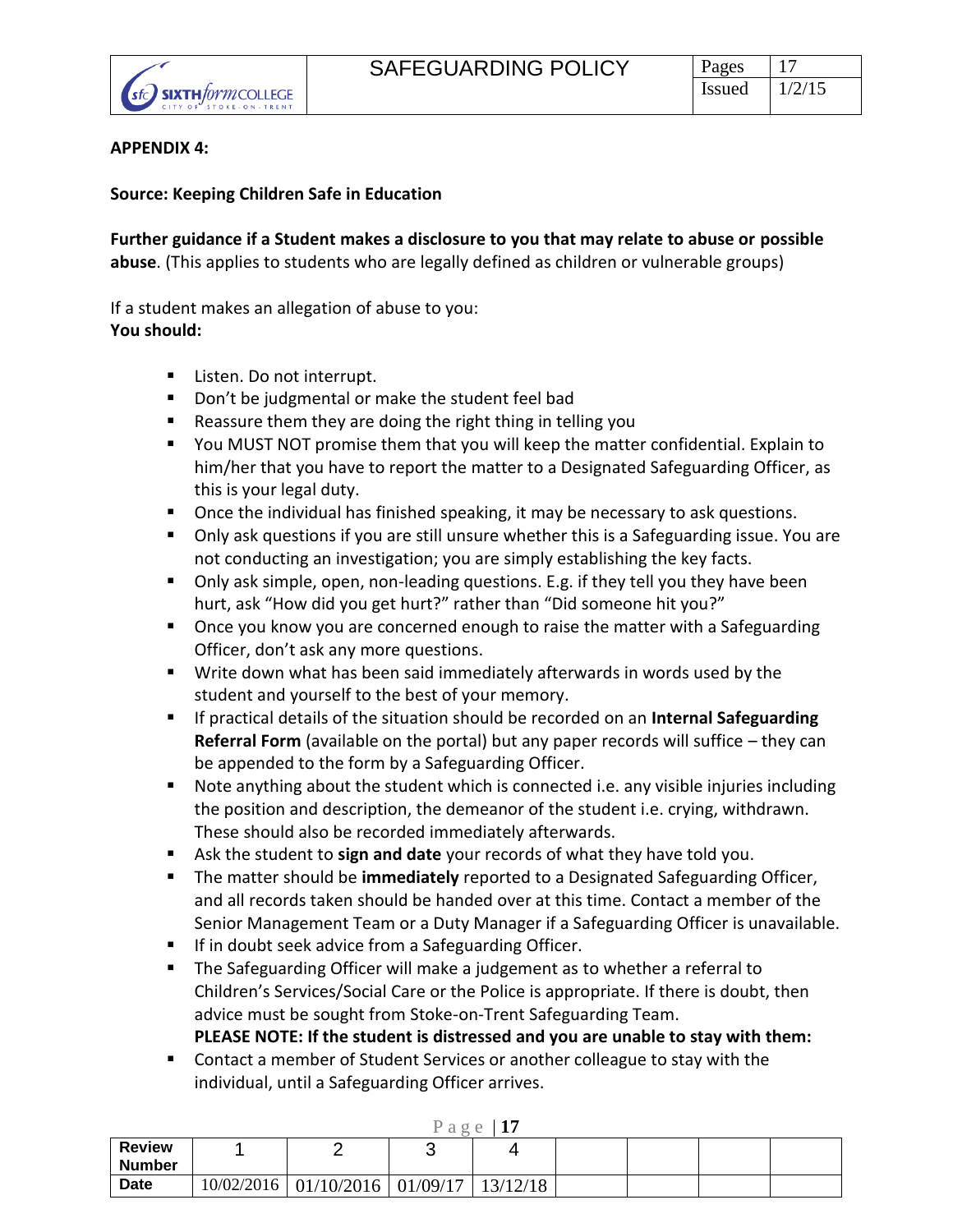

## **Advice to staff on recording an alleged abuse situation**

Staff who receive reports of alleged abuse should make a written record as soon as possible of the nature of the allegation and any other relevant information including:

- I. the date of the report and the alleged abuse
- II. the time of the report and the alleged abuse
- III. the place where the alleged abuse happened
- IV. his/her name and the names of any other present
- V. the name of the complainant and, where different, the name of the person who has allegedly been abused
- VI. the nature of the alleged abuse
- VII. a description of any injuries or demeanor observed
- VIII. the account, which has been given of the allegation
- IX. the signature of those making the allegation/report and of the member of staff recording the allegation

Pass your written record to the College's Designated Safeguarding Officer

**Remember the importance of NOT asking leading questions, i.e. Did he hit you?**

| -----         |            |                       |  |          |  |  |  |  |  |  |
|---------------|------------|-----------------------|--|----------|--|--|--|--|--|--|
| <b>Review</b> |            |                       |  |          |  |  |  |  |  |  |
| <b>Number</b> |            |                       |  |          |  |  |  |  |  |  |
| <b>Date</b>   | 10/02/2016 | $01/10/2016$ 01/09/17 |  | 13/12/18 |  |  |  |  |  |  |

P a g e | **18**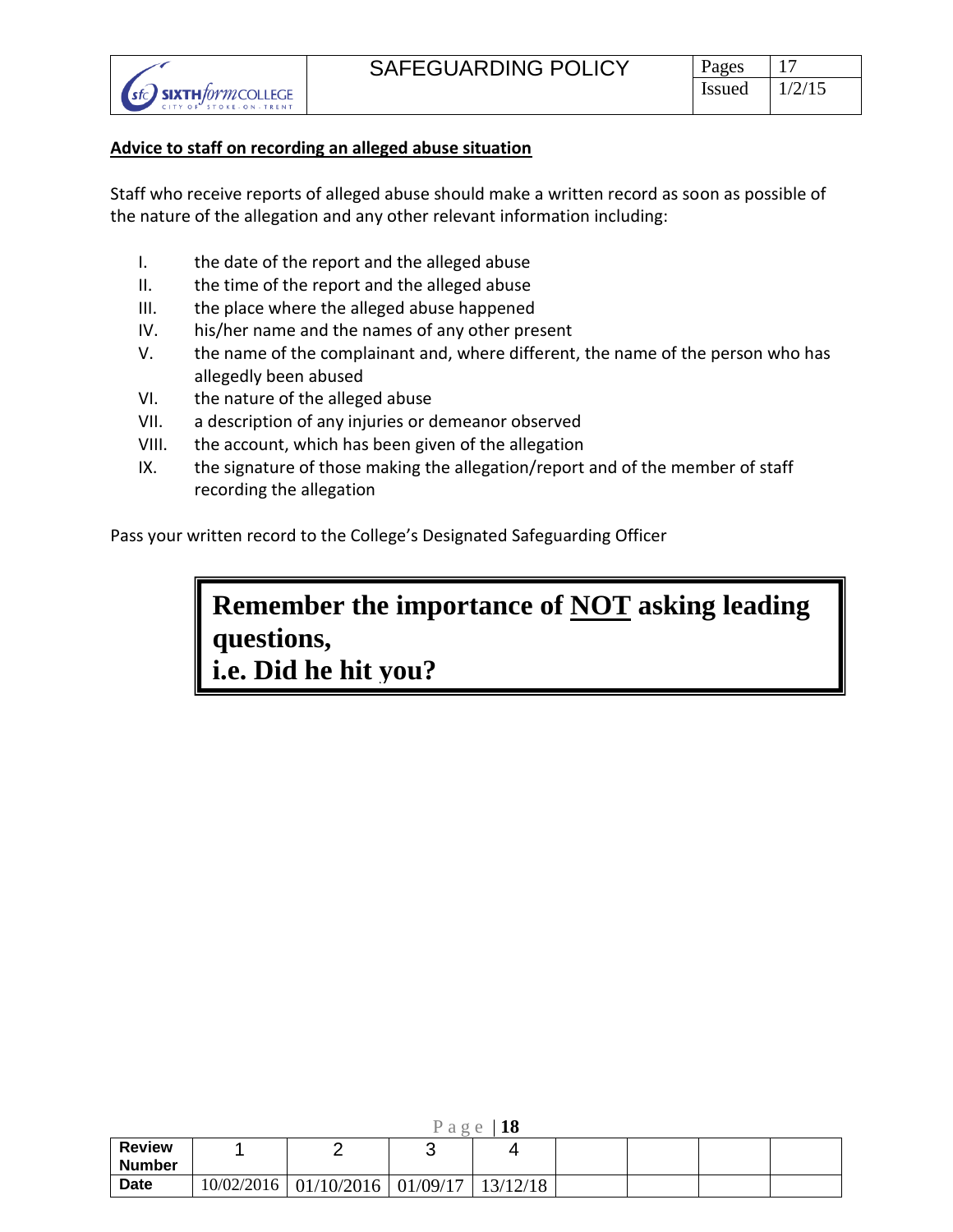

### **APPENDIX 5:**

# **Safeguarding Team – City of Stoke-on-Trent 6th Form College and other Useful Telephone Numbers**

| <b>Name</b>         | <b>Safeguarding</b><br><b>Role</b> | <b>Tel</b>   | <b>Email</b>                    |
|---------------------|------------------------------------|--------------|---------------------------------|
| Claire              | Designated                         | 01782 854219 | claire.gaygan@stokesfc.ac.uk    |
| Gaygan              | Safeguarding                       |              |                                 |
|                     | Officer                            | Ext - 272    |                                 |
| Joanna Finn         | Deputy                             | 01782 848736 | joanna.finn@stokesfc.ac.uk      |
|                     | Safeguarding                       |              |                                 |
|                     | Officer                            | Ext - 251    |                                 |
| <b>Mark Kent</b>    | Principal                          | 01782 848736 | mark.kent@stokesfc.ac.uk        |
|                     |                                    |              |                                 |
|                     |                                    | Ext - 212    |                                 |
| Nigel               | <b>Trained</b>                     | 01782 848736 | nigel.mansfield@stokesfc.ac.uk  |
| Mansfield           | Safeguarding                       |              |                                 |
|                     | Officer                            | Ext - 230    |                                 |
| Dr. Charles         | Designated                         | N/A          | Contact via                     |
| Freeman             | Safeguarding                       |              | claire.gaygan@stokesfc.ac.uk or |
|                     | Governor                           |              | Personnel                       |
| <b>Out of Hours</b> |                                    | 07400 887220 |                                 |
| <b>Safeguarding</b> |                                    |              |                                 |
| <b>Phone</b>        |                                    |              |                                 |
| Emergency           | <b>Emergency Duty</b>              | 01782 235100 |                                 |
| <b>Duty Team</b>    | Team (out of                       |              |                                 |
| (out of             | hours)                             |              |                                 |
| hours)              |                                    |              |                                 |
| Child               | <b>Child Protection</b>            | 01785 238520 |                                 |
| Protection          | Team - Hanley                      |              |                                 |
| Team -              |                                    |              |                                 |
| Hanley              |                                    | 01782 235885 |                                 |
| <b>Duty LADO</b>    | Duty LADO                          |              |                                 |

**In emergencies use 999 to contact the Police.**

| u<br>-        |            |            |          |          |  |  |  |  |  |
|---------------|------------|------------|----------|----------|--|--|--|--|--|
| <b>Review</b> |            |            | ັ        |          |  |  |  |  |  |
| <b>Number</b> |            |            |          |          |  |  |  |  |  |
| Date          | 10/02/2016 | 01/10/2016 | 01/09/17 | 13/12/18 |  |  |  |  |  |

P a g e | **19**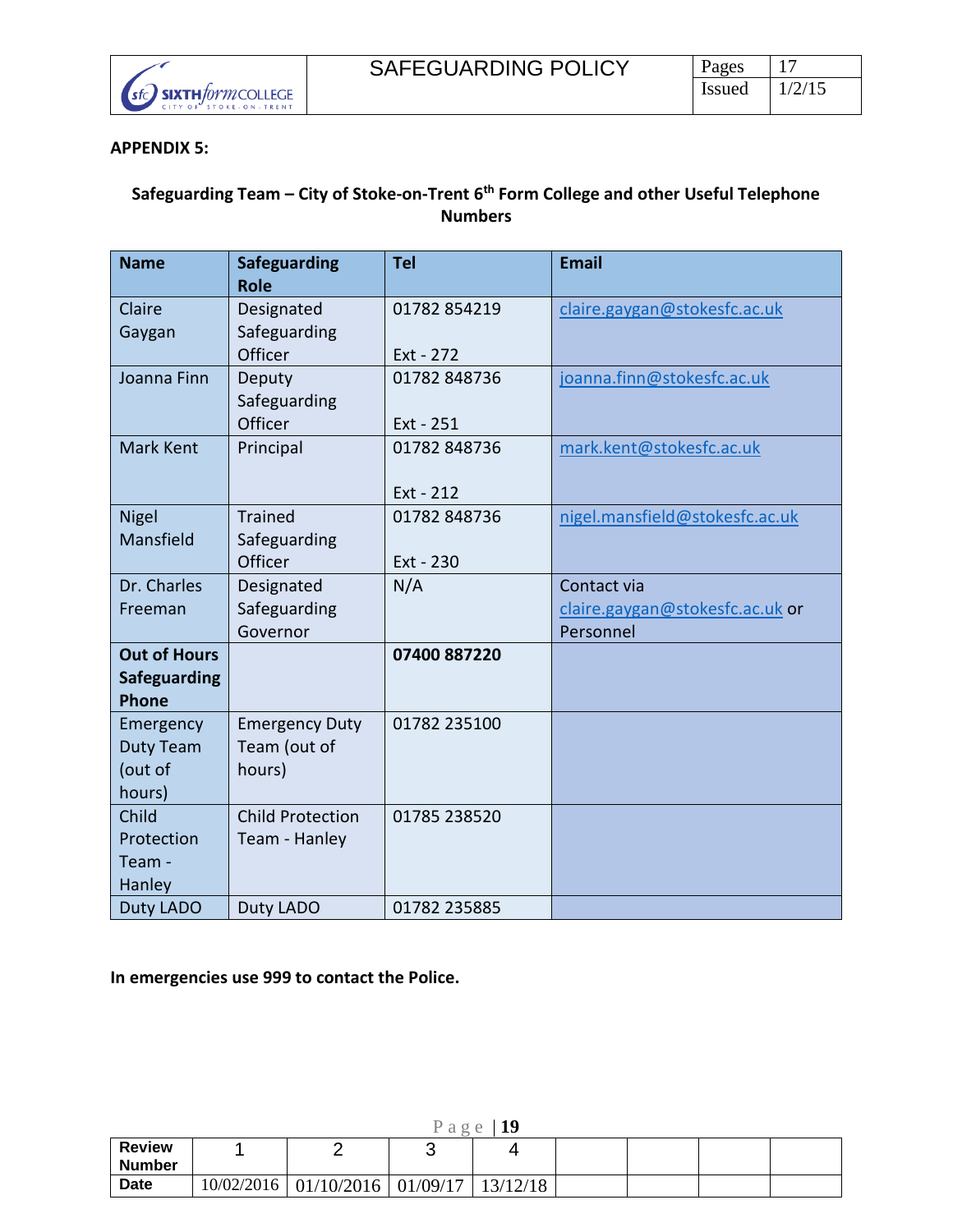

### **APPENDIX 6**

## **Indicators of abuse and neglect** *(Keeping Children Safe in Education 2018)*

All school and college staff should be aware that abuse, neglect and safeguarding issues are rarely standalone events that can be covered by one definition or label. In most cases, multiple issues will overlap with one another.

42. Abuse: a form of maltreatment of a child. Somebody may abuse or neglect a child by inflicting harm or by failing to act to prevent harm. Children may be abused in a family or in an institutional or community setting by those known to them or, more rarely, by others. Abuse can take place wholly online, or technology may be used to facilitate offline abuse. Children may be abused by an adult or adults or by another child or children.

43. Physical abuse: a form of abuse which may involve hitting, shaking, throwing, poisoning, burning or scalding, drowning, suffocating or otherwise causing physical harm to a child. Physical harm may also be caused when a parent or carer fabricates the symptoms of, or deliberately induces, illness in a child.

44. Emotional abuse: the persistent emotional maltreatment of a child such as to cause severe and adverse effects on the child's emotional development. It may involve conveying to a child that they are worthless or unloved, inadequate, or valued only insofar as they meet the needs of another person. It may include not giving the child opportunities to express their views, deliberately silencing them or 'making fun' of what they say or how they communicate. It may feature age or developmentally inappropriate expectations being imposed on children. These may include interactions that are beyond a child's developmental capability as well as overprotection and limitation of exploration and learning, or preventing the child from participating in normal social interaction. It may involve seeing or hearing the ill-treatment of another. It may involve serious bullying (including cyberbullying), causing children frequently to feel frightened or in danger, or the exploitation or corruption of children. Some level of emotional abuse is involved in all types of maltreatment of a child, although it may occur alone.

45. Sexual abuse: involves forcing or enticing a child or young person to take part in sexual activities, not necessarily involving a high level of violence, whether or not the child is aware of what is happening. The activities may involve physical contact, including assault by penetration (for example rape or oral sex) or non-penetrative acts such as masturbation, kissing, rubbing and touching outside of clothing. They may also include non-contact activities, such as involving children in looking at, or in the production of, sexual images, watching sexual activities, encouraging children to behave in sexually inappropriate ways, or grooming a child in preparation for abuse. Sexual abuse can take place online, and technology can be used to facilitate offline abuse. Sexual abuse is not solely perpetrated by adult males. Women can also commit acts of sexual abuse, as can other children. The sexual abuse of children by other children is a specific safeguarding issue in education (see paragraph 48).

46. Neglect: the persistent failure to meet a child's basic physical and/or psychological needs, likely to result in the serious impairment of the child's health or development. Neglect may occur during pregnancy, for example, as a result of maternal substance abuse. Once a child is born,

| . .<br>--     |            |            |          |         |  |  |  |  |  |
|---------------|------------|------------|----------|---------|--|--|--|--|--|
| <b>Review</b> |            |            |          |         |  |  |  |  |  |
| <b>Number</b> |            |            |          |         |  |  |  |  |  |
| <b>Date</b>   | 10/02/2016 | 01/10/2016 | 01/09/17 | 3/12/18 |  |  |  |  |  |

P a g e | **20**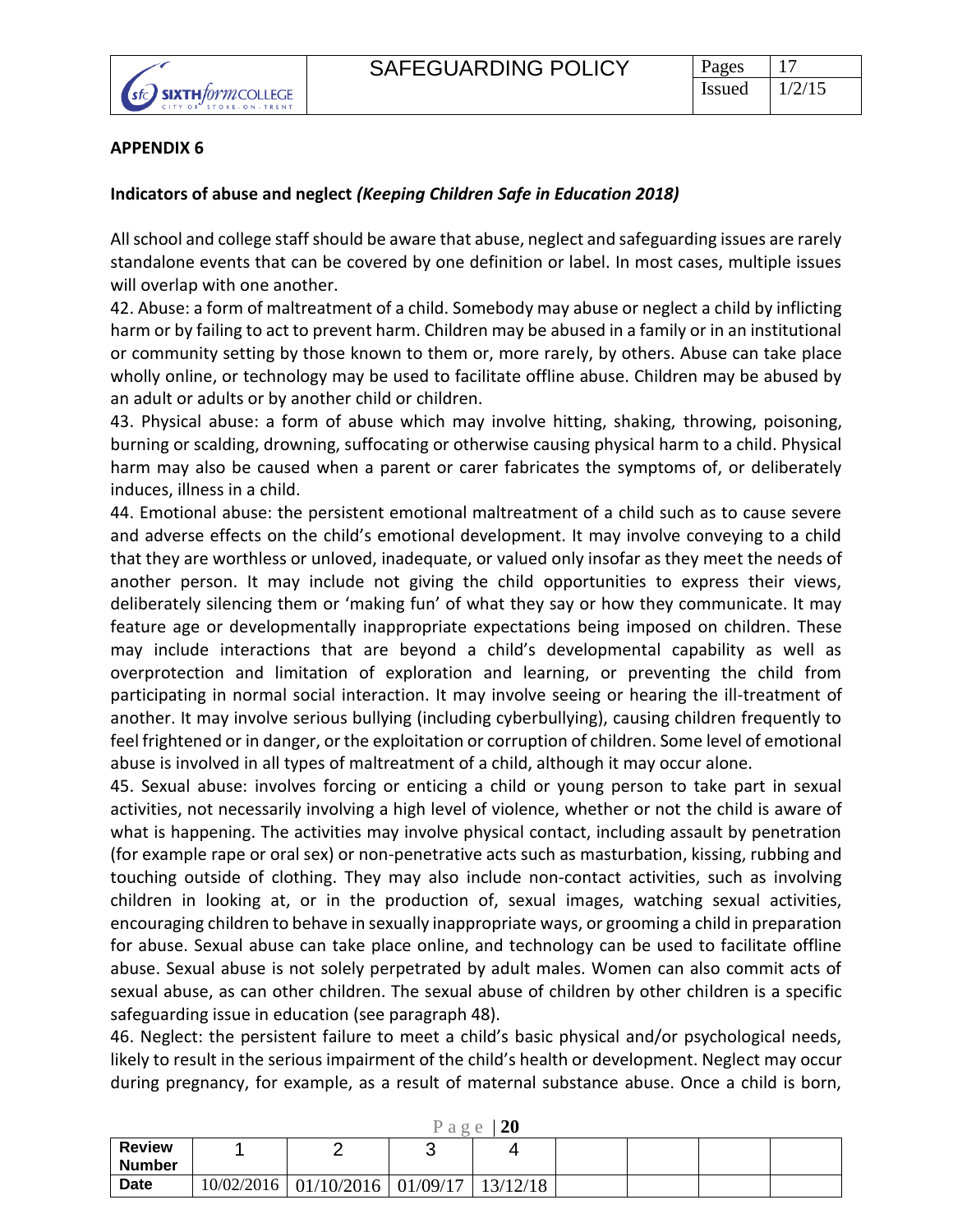

neglect may involve a parent or carer failing to: provide adequate food, clothing and shelter (including exclusion from home or abandonment); protect a child from physical and emotional harm or danger; ensure adequate supervision (including the use of inadequate care-givers); or ensure access to appropriate medical care or treatment. It may also include neglect of, or unresponsiveness to, a child's basic emotional needs. Specific safeguarding issues 47. All staff should have an awareness of safeguarding issues that can put children at risk of harm. Behaviours linked to issues such as drug taking, alcohol abuse, deliberately missing education and sexting (also known as youth produced sexual imagery) put children in danger. 48. All staff should be aware that safeguarding issues can manifest themselves via peer on peer abuse. This is most likely to include, but may not be limited to:

- bullying (including cyberbullying);
- physical abuse such as hitting, kicking, shaking, biting, hair pulling, or otherwise causing physical harm;
- sexual violence and sexual harassment;
- sexting (also known as youth produced sexual imagery); and
- initiation/hazing type violence and rituals.

# **GUIDANCE FOR THE USE AND MONITORING OF SAFEGUARDING CHILDREN**

I have read and understood the attached guidelines and I agree to comply with these guidelines at all times.

Signed:.......................................................................................................................

Name: ........................................................................................................................

Department:..............................................................................................................

Date: ..........................................................................................................................

| $a \le$<br>◢                   |  |                                    |  |          |  |  |  |  |  |
|--------------------------------|--|------------------------------------|--|----------|--|--|--|--|--|
| <b>Review</b><br><b>Number</b> |  |                                    |  |          |  |  |  |  |  |
| <b>Date</b>                    |  | 10/02/2016   01/10/2016   01/09/17 |  | 13/12/18 |  |  |  |  |  |

 $P$  a  $\sigma$   $\approx$  | 21